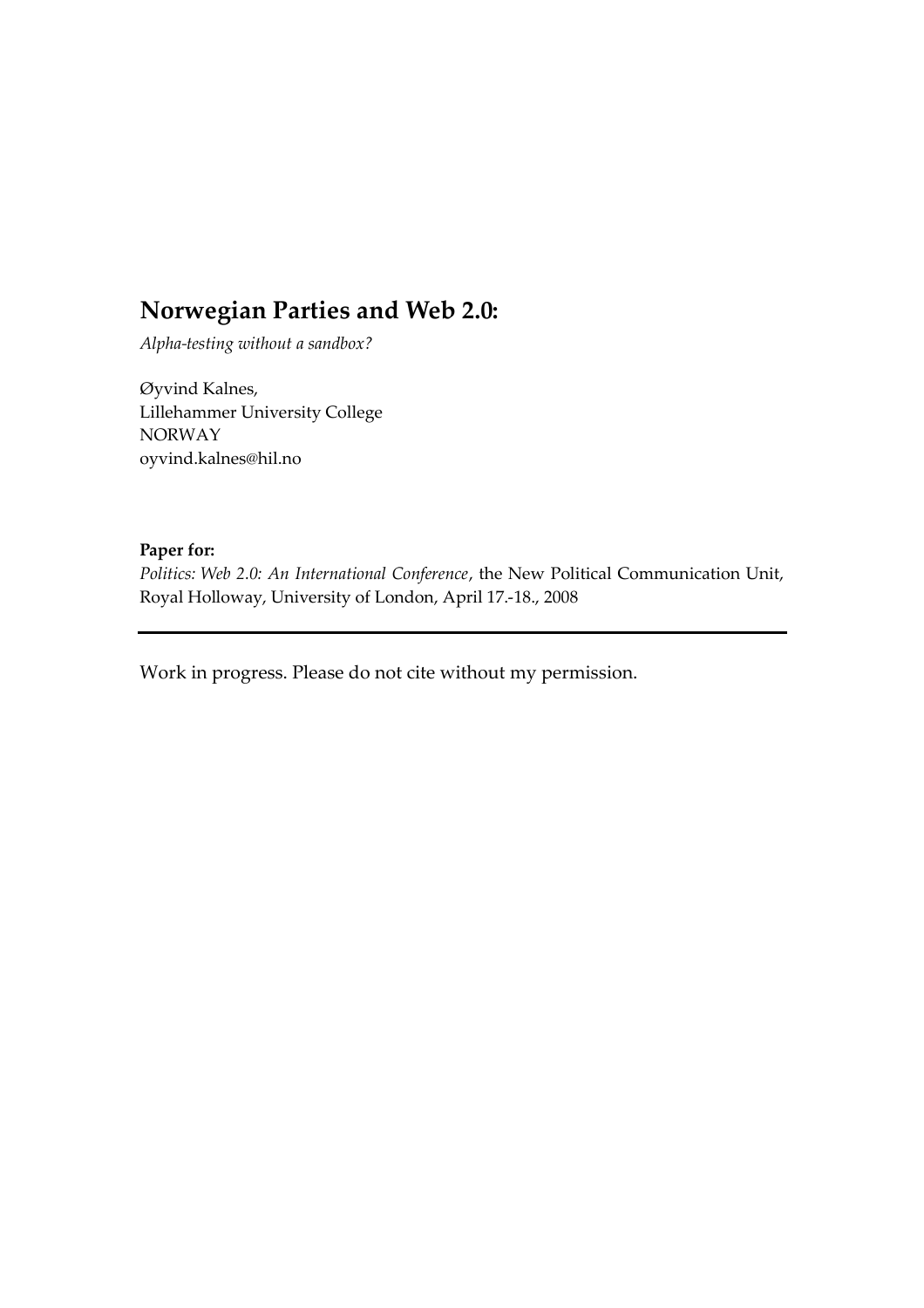### **Abstract**

This paper analyses how Norwegian political parties handled the appearance of Web 2.0, focusing on the campaign for the local elections in September 2007.

During 2007 Facebook became the most popular website in Norway, with YouTube rising to number three. The political parties appeared bewildered by the phenomenon, indicating a similar stage at which they were some years earlier with Web 1.0 But as local elections were coming up in September 2007, most parties felt they had to do "something". This paper analyses all seven parliamentary parties and four smaller parties outside parliament during "the long campaign", focusing on Facebook, YouTube and blogging.

Central topics in the discussion:

- 1. Explaining variations in party strategies towards Web 2.0
- 2. Whether the use of Web 2.0 might:
	- a. Enhance participatory democracy by lowering the threshold for involvement of party grassroots and –sympathisers
	- b. Enhance the competitive aspects of democracy by increasing the visibility of parties that attract little attention from the mass media and lack the resources to advertise.

The data show that all parties were uncertain of the political potential of Web 2.0, but also great variations in their determination and ability to formulate and implement a strategy. Parties representing socialist or post materialist values were the most positive. Factors like party size, material resources, or (lack of) media attention did not appear to be systematically related with Web 2.0-strategy. Consequently, the effects related to enhancing participatory or competitive forms of democracy are also highly ambiguous. The fact that party politics on Web 2.0 still is a marginal activity and at an experimental stage, add to this ambiguity.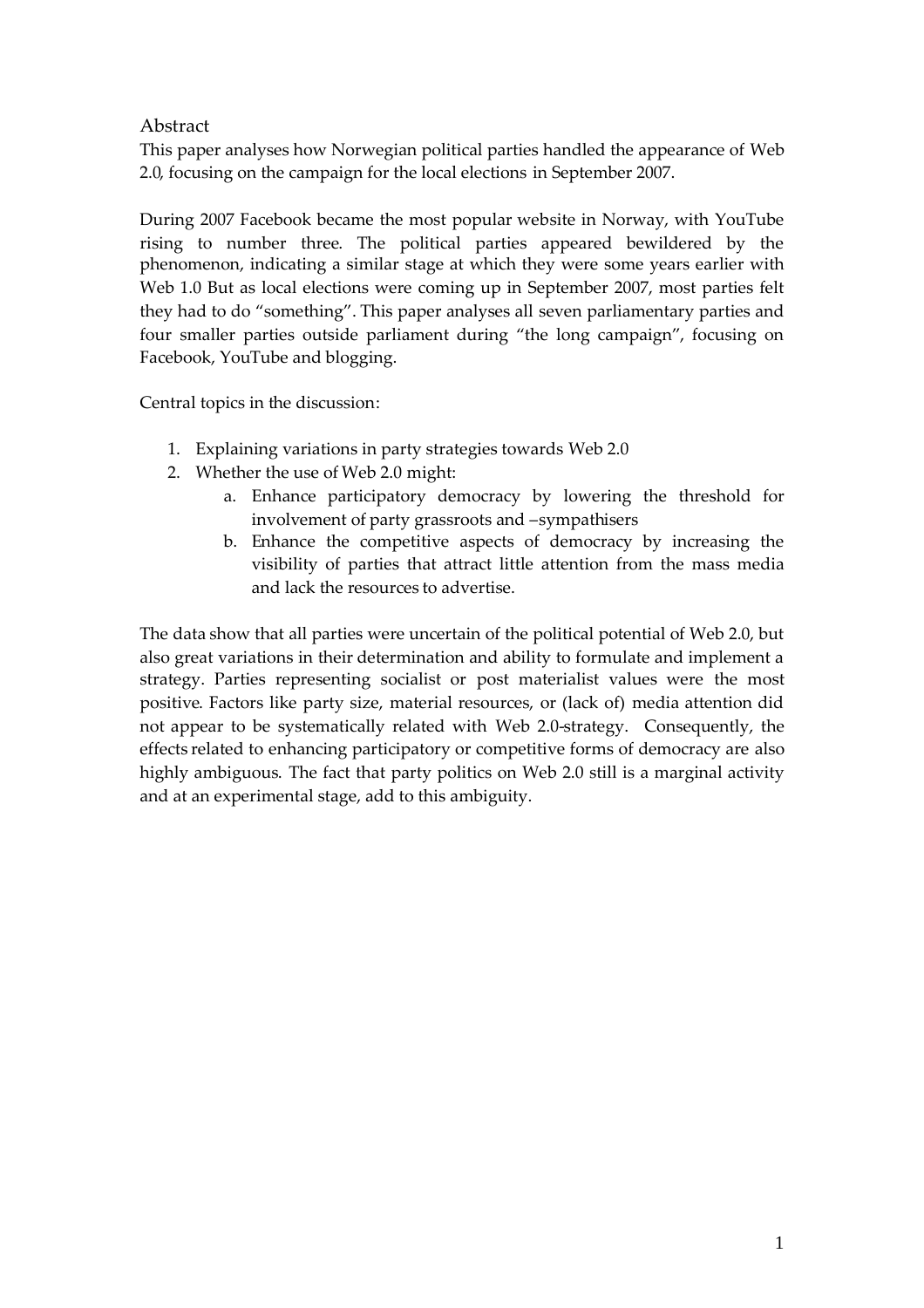### **1.Introduction**

The political impact of Information and Communication Technology (ICT) has fascinated researchers for a long time. The introduction of the graphical web interface in the mid-1990s, through browsers such as Mosaic and Netscape, triggered the break-through of the Internet as a channel for political communication. During the subsequent years most political parties of the established democracies have established their presence on the internet, the party web site being a common standard. Margetts (2001) introduced the concept of "cyber parties" to describe the ICT-based party of the future. However, at the present time politics are still mainly conducted through more traditional places than "cyberspace".

As remarked by Tim Berners-Lee, the World Wide Web was intended as a platform for exchange of information and multilateral communication from the start. Amaya, the web browser developed by the W3 Consortium, provided an interface for viewing and editing hyperlinked documents accessible on the web. Furthermore, newsgroups, mailing lists, chat rooms, bulletin boards existed even before the WWW, Hence, the technological preconditions for multilateral communication, networking and user generated contents in general existed right from the start.

The Internet and the WWW therefore seemed the ideal forum to revitalize a liberal democracy which for several years had been diagnosed as "decaying", through professionalization, lack of participation and even cartelization in the party system. The most ambitious cyber democrats, with participative (or discursive) leaning predicted that the internet would lead to increased grassroots involvement in campaigning, public discussion and formulation of policies. A less ambitious, but still optimistic, version of cyber democracy would expect the internet to generate a more pluralist or competitive form of democracy. As public access to the internet broadened, it would become a cheap and effective platform to market meaningful political alternatives for voters.

A decade later interest and involvement in politics is lower than ever, even in the former East Bloc, according to the latest European Social Survey (200x). Half of the Norwegian respondents agreed to the statement «I have little or no interest in politics». During the same period Norwegian party politics on the web have been firmly established. Most of the political parties have their own website and most of the voters have daily access to the web. The web sites are professionalized in management and appearance, increasingly turning away from using the opportunities for participation inherent in the new interactive technologies. Interparty variation appears mainly in the degree of professionalization, which can be accounted for by variations in available resources, thus limiting the pluralizing effects on the party system. There is little room for interactivity and participation, visits to party web sites remain at a low level, and variation in hits seem to correlate with party size. In brief; neither the predictions of the participatory version nor the pluralist version of cyber democracy are corroborated by the development.

However, there was a parallel line of development on the web, which took many party strategists by surprise. For lack of better words, this line of development has been categorized under the heading "Web 2.0", in contrast to the old "Web 1.0 As observed by Berners-Lee, the technology has been there all the way, but Web 2.0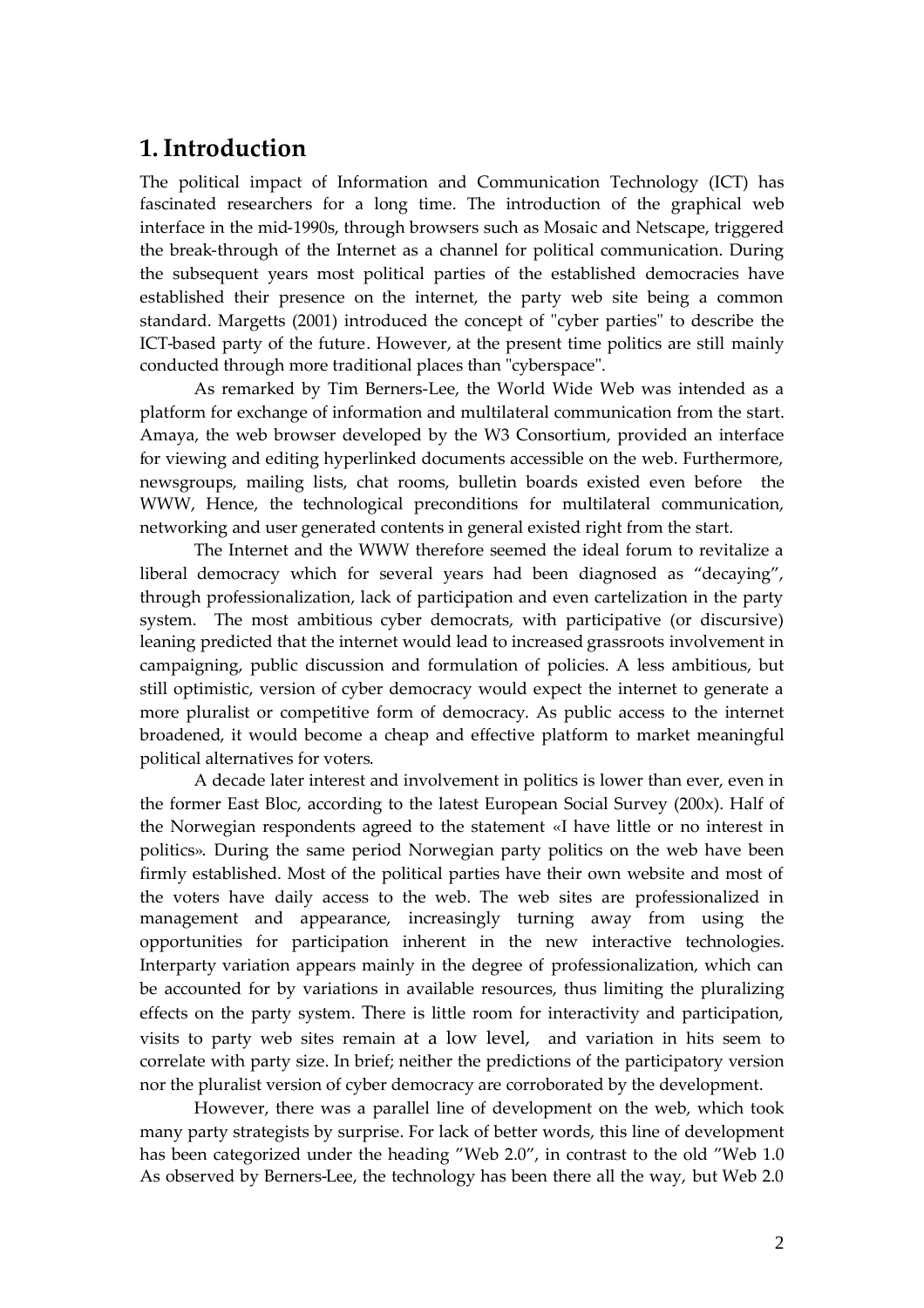still may be useful shorthand for the recent and rapid growth in the implementation of the technology. During 2007 Facebook became the most popular website in Norway, with YouTube rising to number three. The political parties appeared bewildered by the phenomenon, indicating a similar stage at which they were some years earlier with Web 1.0 But as local elections were coming up in September 2007, most parties felt they had to do "something". In short, they were forced to alpha-test an unfamiliar technology outside the safe surroundings of a sandbox.

This paper analyses all seven parliamentary parties and four smaller parties outside parliament during "the long campaign", focusing on Facebook, YouTube and blogging. Central topics in the discussion is the 1) variations in party strategies towards Web 2.0, and 2) whether Web 2.0 might a) enhance participatory democracy by lowering the threshold for involvement of party grassroots and –sympathisers, and b) enhance the competitive aspects of democracy by increasing the visibility of parties that attract little attention from the mass media and lack the resources to advertise. In short, would the 2.0 version of the web succeed where the 1.0 version apparently failed in revitalizing democracy?

## **2. The political and party system: Units and context**

Norway is a parliamentary democracy, with general elections held every fourth year. The electoral system is based on the principle of proportional representation (PR). As a consequence of PR and the persistence of a relatively strong centre-periphery cleavage, the party system is close to what Sartori (1990) calls moderate pluralism; multiple parties but little presence of centrifugal forces. The level of political participation and interest has been relatively high, although in a downward trend, as in many established democracies.

Recent general elections of 1997, 2001 and 2005 have been contested by about 20 parties. But only seven parties have been consistent in winning seats in parliament. Local elections for assemblies at municipal and county level are held mid-term between general elections, most recently in 2007. Besides the national parties, these elections are contested by a number of ad-hoc or permanent local lists, representing particular local conflicts.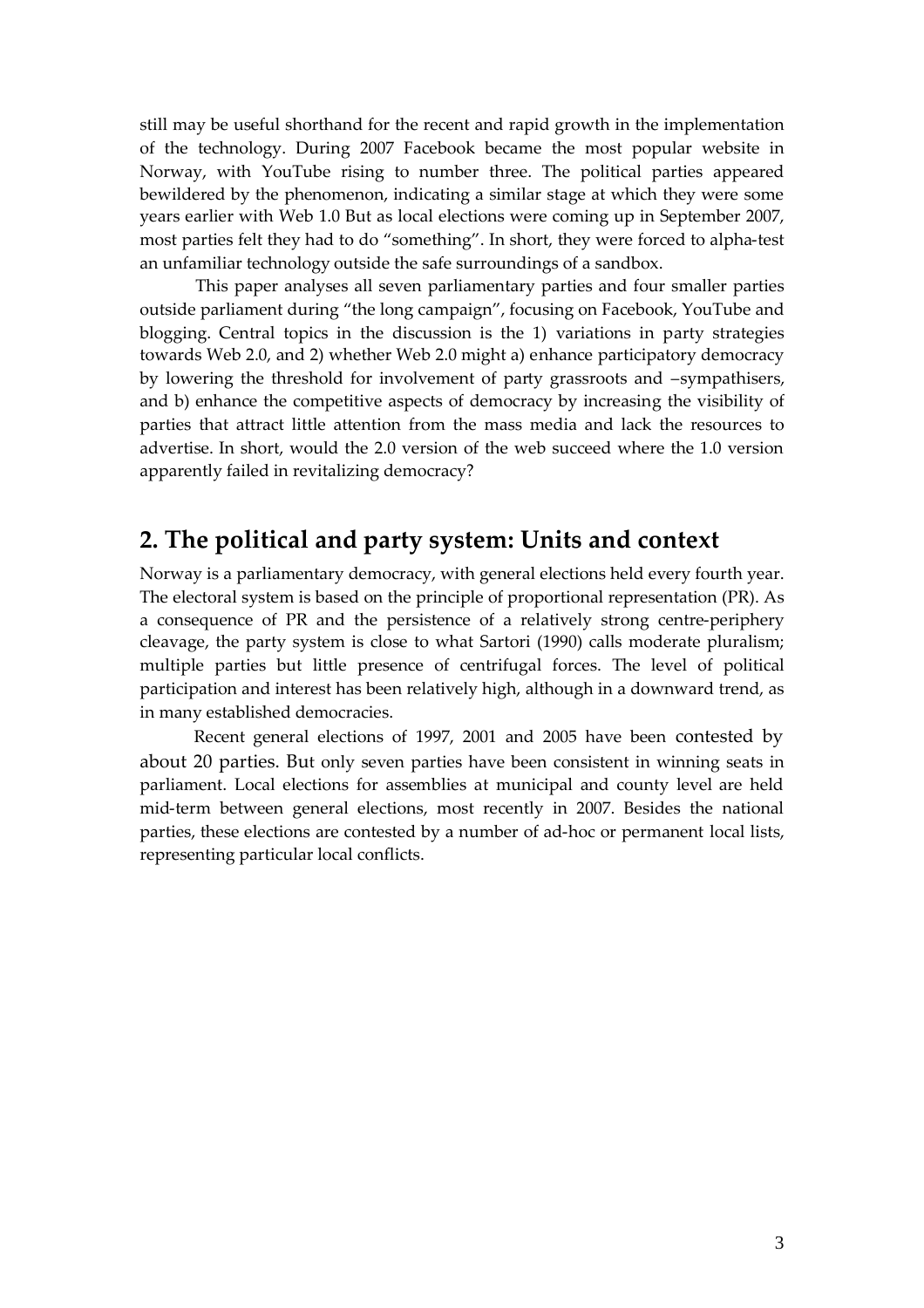|                                | Percentage of votes |           |                             |                          |
|--------------------------------|---------------------|-----------|-----------------------------|--------------------------|
|                                | National aggregate  |           | Municipality of Lillehammer |                          |
| Party and ideological position | 2007                | Change    | 2007                        | Change from              |
|                                |                     | from 2003 |                             | 2003                     |
| Left:                          |                     |           |                             |                          |
| Red Electoral Alliance         | 01.9                | $+0.3$    | 03.5                        | $+0.7$                   |
| Socialist Left Party           | 06.2                | $-6.2$    | 08.1                        | $-7.2$                   |
| Environmental Party / Greens   | 00.3                | $+0.1$    | $\blacksquare$              | $\overline{\phantom{a}}$ |
| Labour Party                   | 29.6                | $+2.2$    | 40.6                        | $+1.7$                   |
| Centre:                        |                     |           | $\overline{\phantom{a}}$    | $\overline{\phantom{a}}$ |
| Centre Party                   | 08.0                | $+0.0$    | 06.6                        | $-1.9$                   |
| Christian People's Party       | 06.4                | $+0.0$    | 03.7                        | $-0.8$                   |
| Liberal Party                  | 05.9                | $+2.0$    | 07.1                        | $+1.5$                   |
| Coast Party                    | 00.2                | $+0.0$    | $\blacksquare$              | $\overline{\phantom{0}}$ |
| Pensioners' Party              | 00.9                | $-0.4$    | 01.7                        | $-0.5$                   |
| Right                          |                     |           |                             |                          |
| <b>Conservative Party</b>      | 19.3                | $+1.1$    | 11.7                        | $-1.1$                   |
| Progress Party                 | 17.5                | $+1.1$    | 11.9                        | $+1.5$                   |
| Democrats                      | 00.2                | $+0.0$    | $\overline{\phantom{a}}$    | $\overline{\phantom{a}}$ |
| Other parties and lists        |                     |           |                             |                          |
| Lillehammer Local List         |                     |           | 05.1                        | $+5.1$                   |

#### **Table 1. Votes (%) in the municipal elections 2007**

#### **Sources:**

National aggregate: http://www.dagbladet.no/valg2007/resultater/?fk=K&fylke=&r=05&vis=2 Lillehammer: http://www.gd.no/nyheter/politikk/article2984475.ece?showDetails=true

Local elections do not mobilize voters to the same extent as national elections. 61.2% of the voters took part in the 2007 election (59.3% in Lillehammer), and 77.4% took part in the 2005 national elections. While national parties and issues tend to dominate, there is considerable political space for local issues and personalities, besides variations in voting patterns stemming from local structural factors.

This study samples the Web 2.0-presence of all seven major national parties, which gained more than 5% of the national vote and are represented in the national parliament. Four of the five largest of the minor national parties – none of which have seats in the national parliament, are added to the study<sup>1</sup>.

<sup>&</sup>lt;sup>1</sup> The Environmental Party – The Greens, was not included in the study. In addition to the national party organization, the local party organizations in the municipality of Lillehammer were sampled. Lillehammer is a small town municipality of about 25 000 inhabitants, located in the inner Eastern region of Norway. Quite typically for local elections a local list of candidates representing local issues took part in the election and got 5.1% of the votes, while many of the minor national parties were not able to put forward local candidates. Unfortunately, local data for Lillehammer are not yet incorporated into the analysis as presented in this paper.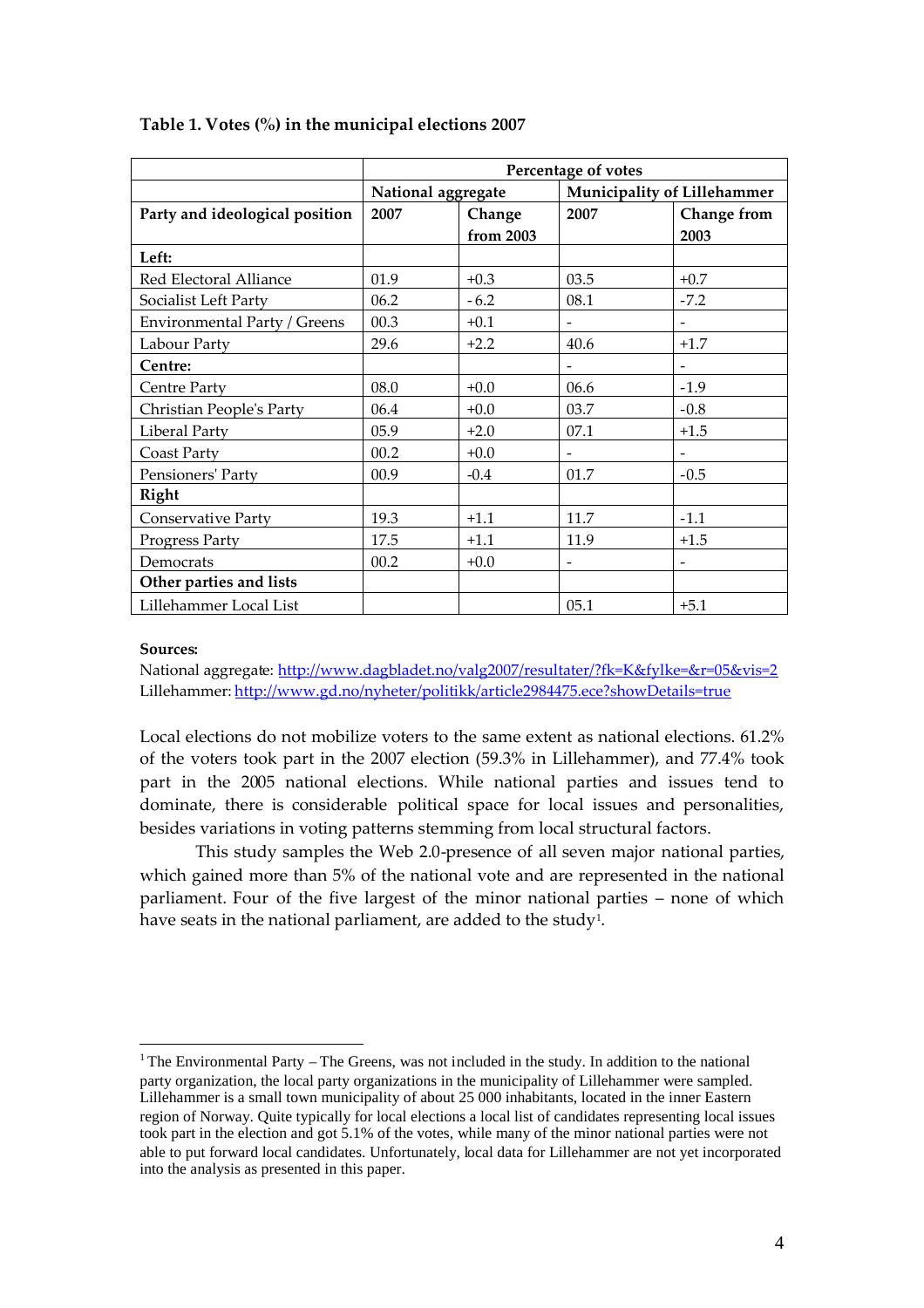## 3. Web 2.0 and gathering of data

Web 2.0 is a "much-abused ... term" (Nielsen 2007). Tim Berners-Lee does for instance not see any revolution and says "...Web 2.0 is a piece of jargon; nobody even knows what it means..." (Cited in Anderson 2006). Berners-Lee goes on to pinpoint the evolutionary aspect of it, as it all builds on existing techniques. The evolutionary aspects are contained within Tim O'Reilly's original definition of the Web 2.0 as "...a set of economic, social, and technological trends that collectively forms the basis for the next generation of the Internet - a more mature, distinctive medium characterized by user participation, openness and network effects" (O'Reilly 2007).

For our purposes Web 2.0 refers to new web-based services specifically designed for 1) open collaborative publishing and/or or 2) to form and participate in social networks on the internet through the interface offered by the WWW. "Social network sites" is defined by boyd and Ellison (2007) as "web-based services that allow individuals to 1) construct a public or semi-public profile within a bounded system, 2) articulate a list of other users with whom they share a connection, and 3) view and traverse their list of connections and those made by others within the system".

The recent popularity of Web 2.0 is indicated by the prominent position of this type of sites in the top 25 of web sites accessed from Norway.

| Rank       | Web site    | Url                   |
|------------|-------------|-----------------------|
| $\Omega$ 1 | Facebook    | http://facebook.com/  |
| 03         | YouTube     | http://youtube.com/   |
| 04         | Nettby.no   | http://www.nettby.no/ |
| 13.        | Wikipedia   | http://wikipedia.org/ |
| 17.        | Piczo.com   | http://piczo.com/     |
| 19.        | Biip.no     | http://biip.no/       |
| 21.        | Blogger.com | http://blogger.com/   |
| 25.        | MySpace     | http://myspace.com/   |

#### **Table x. Top 25 Web sites in Norway October 2007**

#### **Source:**

http://www.alexa.com/site/ds/top\_sites?cc=NO&ts\_mode=country&lang=none, Retrieved October 29th. 2007

As the data reported in the table are collected through Alexa, they represent just a sample of Norwegian web users, and only report those sites with a common URL as entrance to personal pages on top. However, they indicate the rise in popularity of Web 2.0, and the national peculiarities in the adoption of Web 2.0<sup>2</sup> Facebook's relative popularity in Norway is practically unrivalled on a global scale, while MySpace has never become as popular in Norway as in the USA.

<sup>2</sup> Some nations may more or less invade some sites, possibly Brazilian users' invasion of Google's Orkut ( $\langle \frac{http://orkut.com/}{\rangle}$ ) being the most prominent here.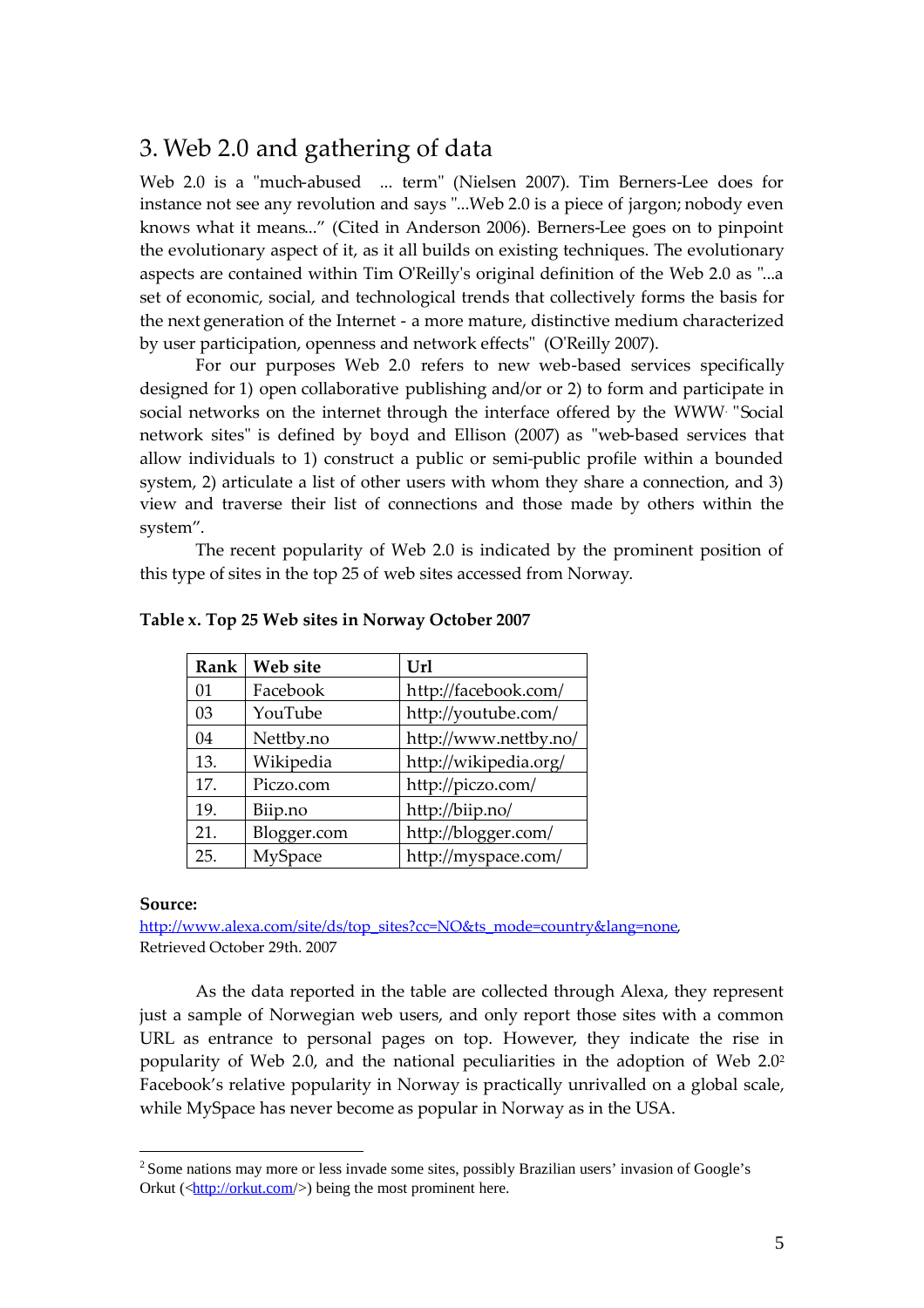This study focuses on the activities of the political parties as organizations on Web 2.0, not the activities of individual politicians or political discussion in general. Therefore links from the official party web sites provided a first overview of relevant Web 2.0 sites, indicating what was officially approved by the party in question. The next step was a scan of the Web 2.0 sites in the (Alexa) Norwegian top 100 for party names, in abbreviated and full form. Facebook and YouTube stood out immediately as the most relevant sites to study. Party activity on the other sites was either marginal or totally absent<sup>3</sup>. In addition to Facebook and YouTube*,* the study includes a survey of the ambitious attempts of the leading Norwegian newspaper VG to establish common forums for blogging at VG-blog  $(\langle \frac{http://www.vgb.no>}{http://www.vgb.no>})$  and posting of videos from the parties at snutter.no (<http://www.snutter.no>). Although neither appeared in the top 100, they are of particular interest as the conscious initiative of the media to establish common forums. Samples of the parties' pages on Facebook, YouTube and VG-blog were taken at regular intervals before and after the election on September  $10<sup>th</sup>$  2007, using the Scrapbook plug-in of Firefox<sup>4</sup>, for cataloguing and annotation.

Further data was provided by 11 semi-structured interviews with key party personnel on the party's web strategy and presence. These were conducted during the period immediately before and after the elections<sup>5</sup>. The sample of Web 2.0 sites mentioned above appeared as representative from what the party informants stated in the interviews, although none of them pretended to have a full overview.

<sup>&</sup>lt;sup>3</sup> For instance only the youth organization of one of the parties appeared to have established themselves on MySpace (http://www.myspace.com/fremskrittspartietsungdom). <sup>4</sup> See plugin hompeage at http://amb.vis.ne.jp/mozilla/scrapbook/

<sup>&</sup>lt;sup>5</sup> These interviews were conducted face-to-face or via telephone between mid-July 2007 and mid-October 2007. They lasted about one hour, using an interview guide with a battery of questions. Besides several questions on the web in general there was a direct question in the questionnaire guide asking "To what degree is the party aware of – and has started to use what is known as Web 2.0 (blog, wikis, YouTube, MySpace etc.), The guide was sent to the interview subjects in advance and transcripts of the interviews were sent afterwards for comments and corrections.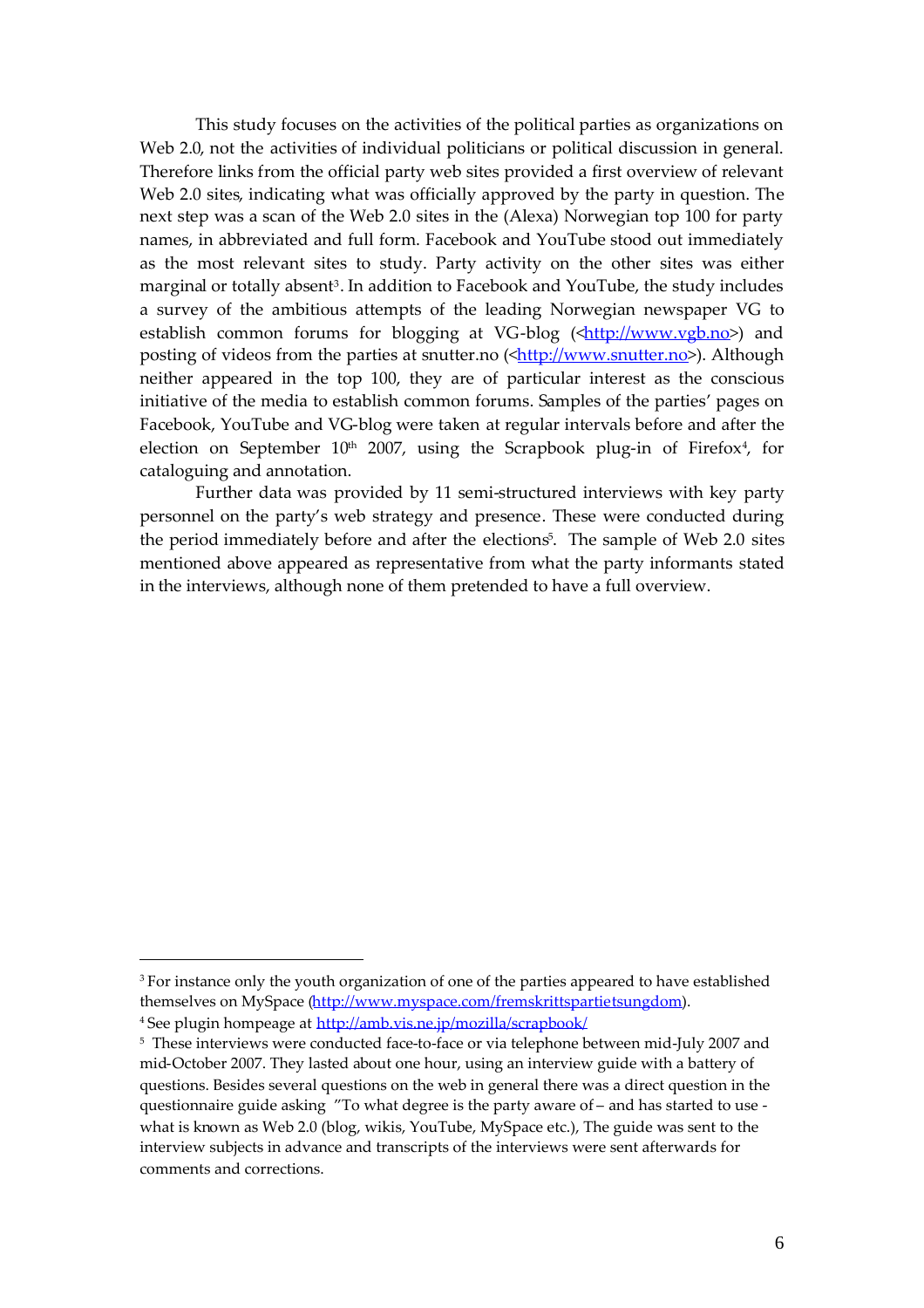# 4. E-readiness among voters and parties

E-readiness, in terms of daily internet use in the Norwegian population, is high, although a significant intergenerational "digital divide" persists between those that have reached retirement age and the rest. Furthermore, assuming that the persons with access in 2000 have continued to use the internet, they would by 2007 have gathered considerable experience and competence as users.

|      | Used internet on a daily basis |         |       |       |           |
|------|--------------------------------|---------|-------|-------|-----------|
|      | Age groups $\left(\% \right)$  |         |       |       |           |
|      |                                | $16-24$ | 25-44 | 45-66 | $67 - 79$ |
| 2000 | דר                             | 38      | 34    |       | 04        |
| 2007 | 66                             | 83      |       | 59    | ን1        |

#### **Table x. Internet use in Norway**

*Source*:

Norsk mediebarometer 2007: Internett (<http://www.ssb.no/emner/07/02/30/medie/sa86/internett.pdf>)

As the previous chapter showed, these internet users spent considerable time on sites associated with Web 2.0 – technologies.

In advance, new political trends from the 1980s onwards had made the parties more dependent on campaigning and communicating with voters through the media. Political dealignment (Dalton 1988) appeared in the established democracies several years before the advent of the World Wide Web, illustrated by the voters' tendency to shift party from election to election. The share of Norwegian voters who decided who to vote for during the campaign increased from around one fifth (21% in 1985) to almost half of the voters (47% in 2001) (Aardal 2003a: 13ff).

Hence, substantial parts of the electorate are now influenced by short term campaign activity communicated through the media, rather than long term partisanship. But the press are no longer closely affiliated with specific political parties or distinct ideologies, and for TV and radio, principles of commercial or public broadcasting assured there never were such affiliations in the first place (Aardal et al.:17ff, Allern 2001: 125ff, Bjørklund 1991). Presented with a new and relatively cheap technology for communicating directly with the voters, the choice appeared to be relatively simple for party strategists.

The process of establishment of party politics on the web was to take several years<sup>6</sup>. But according to the interviewed informants the internet had a high priority

<sup>6</sup> Norwegian party web sites started to appear well before the general election of 1997 (interviews, Way Back Machine). By the 2001-election, 20 out of 22 registered parties had established their own website, although they had not developed any web strategy and there still was scepticism within the party organisations (Hestvik 2004:235ff). Things had improved by the next national election in 2005, and at least some of the parties developed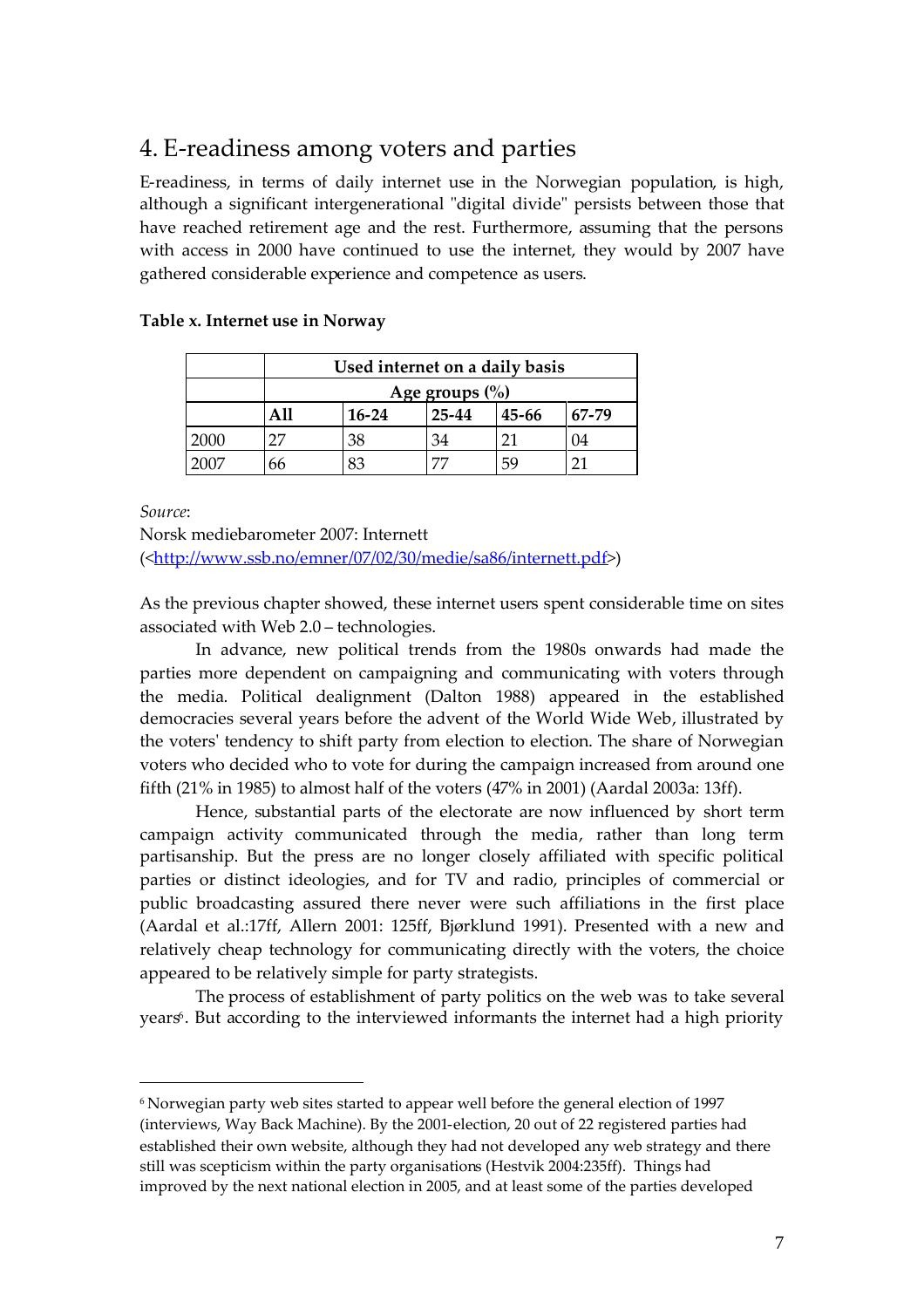in all parties by the 2007 – campaign and the major parties allocated considerable resources to their presence on the web.

### 5. From a "mature" Web 1.0 to Web 2.0 "hype"

While the quality and size of web sites in the 2005 campaign varied among the parliamentary parties, the major digital divide appeared to be whether the party was represented in parliament or not. But by 2007 even the small parties seemed to be able to present themselves far more professionally on the web than their bigger competitors were only a few years earlier. Party websites may therefore be diagnosed as becoming more "mature".

But this form of "maturity" appeared to be oriented towards professionalized unilateral delivery, rather than encouraging the interactivity inherent in the ideals "participatory democracy". Many parties had previously held such ambitions and established open discussion forums on their websites during the first phase. These forums were mostly closed down as early as before the 2001-election, due to low activity, harassments and lack of sufficient time to survey or participate (Hestvik 2004, Saglie 2006). Reviews of the web sites in 2005 and 2007 revealed that the variations had become sufficiently small to diagnose the development as convergence around unilateralism. My interviews of party informants indicate that this disillusionment persisted in 2007, although with slight variations. While some had regrets, others had concluded that party web sites should be reserved for information and marketing, while digital political participation should take place in other foras outside the party web site.

Hence, the paradox is that while Norway now has a near universal and highly competent population of internet users the average net surfer do not use the internet for political purposes (Saglie and Vabo's 2005:166ff, Karlsen 2008:xx) and only a minority actually visits party web sites at all<sup>7</sup> . In short, party websites have not become a success, if internet traffic or political participation is the yardstick for success. The interactive communication hoped for by early "cyber democrats" does not appear to be of high priority. As such, party web sites have evolved over time into the unilaterality now associated with Web 1.0, and do not utilize the interactive technologies.

In this sense Web 2.0 is shorthand for reintroduction of interactive elements, most visibly as "blogging", "Wikis", "My Space", "You Tube", "pod casting", RSS and most recently "Facebook". As noted, websites related to Web 2.0 rapidly became very popular in Norway. Before the local elections of 2007 the political parties appear somewhat bewildered by the phenomenon of "Web 2.0", indicating a similar stage at which they were around 1997. Most parties could be expected to present themselves as unitary parties, along the lines they had eventually succeeded with on Web 1.0. On the other hand, with the technology freely available for local parties, activists and

what might be classified as a serious ICT-strategy and integrated ICT and the web as a "normal" part of the party's organisation (Saglie 2006:xx).

<sup>7</sup> The main exception occurs ahead of elections when pupils and students are given assignments on political parties. According to party informants the web sites have taken a considerable workload off party staff.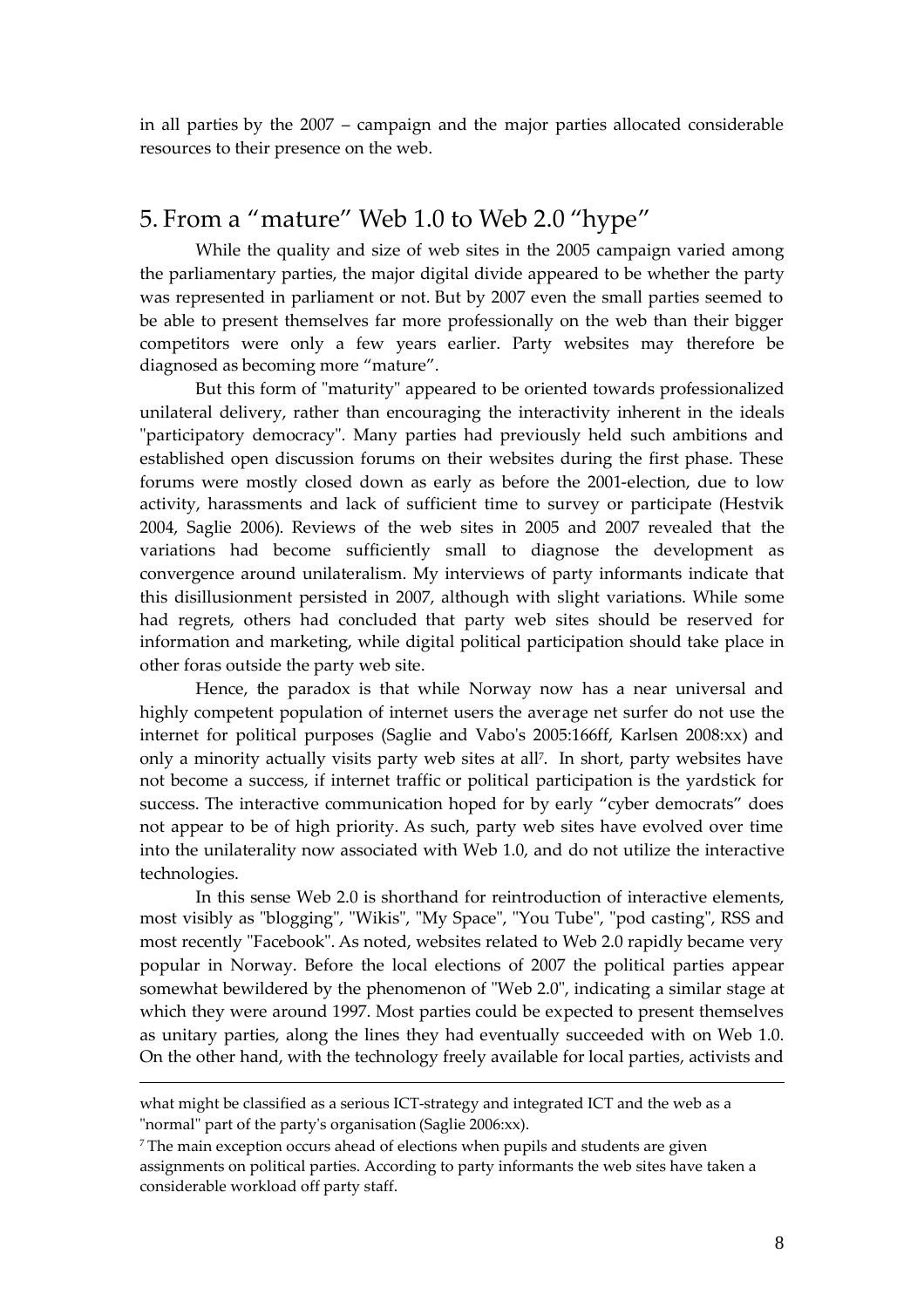sympathizers, Web 2.0 represented a considerable challenge. While some of the party informants were highly enthusiastic, the majority expressed ambivalence ("… opportunity AND nightmare…") or scepticism. Web 2.0 was described as a "media hype", something that "will pass", and a place where "people don't go for the politics".

Anyhow, they were also aware that they could not control the development. Established branding and copyright over domain names, party names and even logos did not help much. Web 2.0 was "a new deal". Individuals and groups were able to establish a presence using the name - and even logos - of the parties, without the party's knowledge or consent<sup>8</sup>. As observed by one informant:

*Until two years ago we thought it would suffice to own the domain (www.partyname.no), but now new places appear every day, using our name and even our logo. A lot of the people behind this are probably (party) members with good intentions, but the result is that we have no control.*

As noted, the parties or individuals acting on their behalf (with or without their knowledge or approval) focused their establishment on a few national and transnational sites. The next chapter reports on their activity in the blogosphere, on Facebook and YouTube.

### **6. Samples of Web 2.0 activity**

### **6.1. Blogging**

A weblog is a webpage with one or several authors, ideally with frequent updates, the newest on top, and open for comment. As many politicians have discovered, blogging is a demanding genre, frequently ending in up in what is stigmatized in the media as "blog flops". In the fall of 2004 the leader of the Socialist left party, Kristin Halvorsen started a personal weblog, under much media attention. Six months later she was heavily criticised for not being active enough and more or less gave up<sup>9</sup>. Since then political parties have mostly been hesitant towards systematically embracing blogging, especially within the confines of their own web site.

The personal nature of political blogging makes gathering of systematic data a demanding task. What is reported here on individual blogs builds upon information given by party informants in interviews, blogs linked to through party web sites, as well as reviews in the press. In addition it reports from VG-Blog, which was the most ambitious attempt to mobilize systematic blogging from all parties on a single site during the 2005 and 2007 campaigns.

By the start of the campaign 2007, the parties lacked a coherent strategy towards the use of blogging. The one exception was the Liberal party, who built up and integrated individual blogs for politicians and individual members within their web site. According to the party informant this was due to a combination of the

<sup>&</sup>lt;sup>8</sup> When party informants were asked about activity on web 2.0. "... as far as I know" was a frequent addition to their statements.

<sup>&</sup>lt;sup>9</sup> Se for instance Dagbladets judgments (<http://www.dagbladet.no/nyheter/2005/06/11/434408.html>)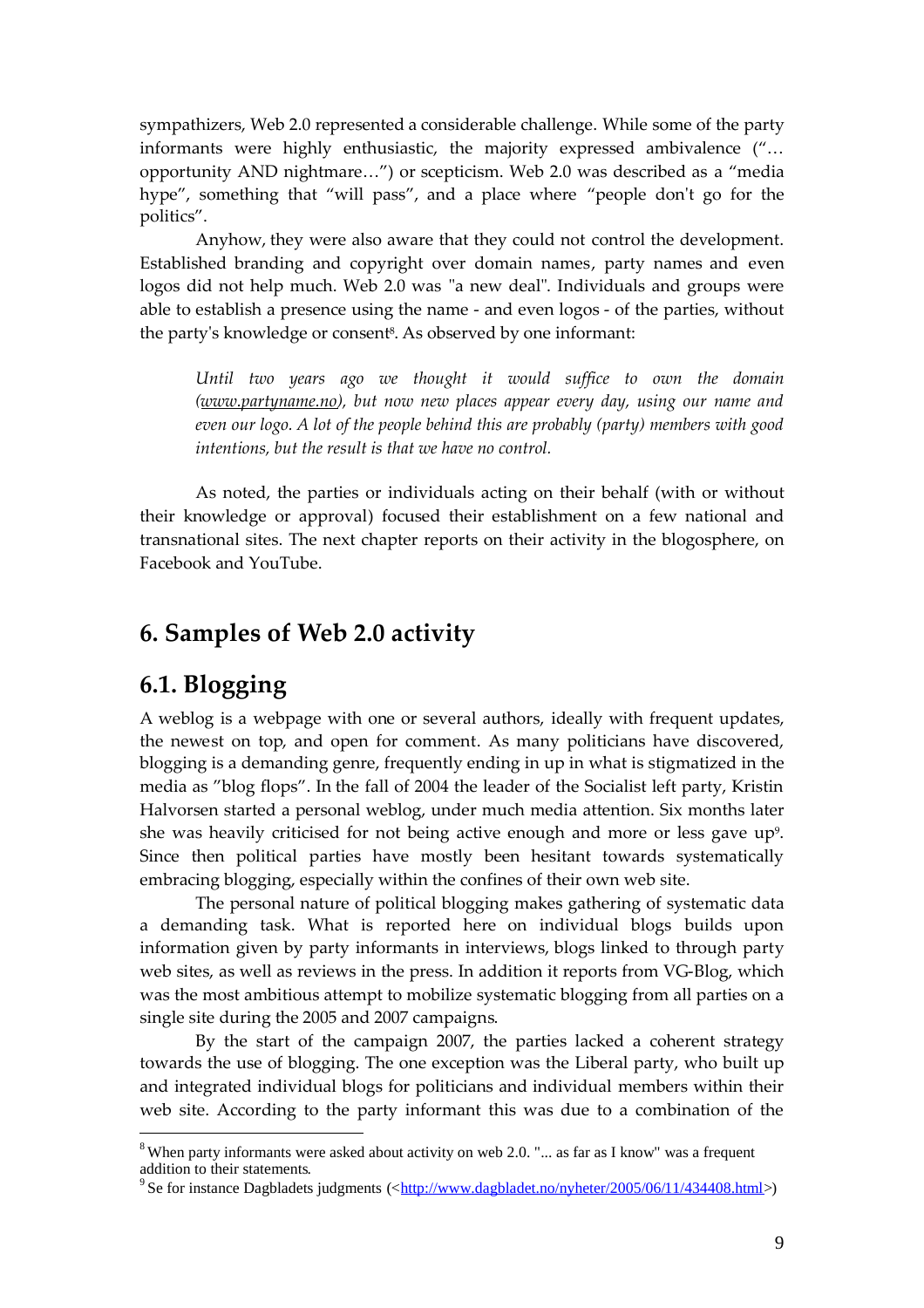liberal ideology providing individual members great freedom of expression, as well as making a clear and visible distinction between the party as an institution and its policies on the one hand and the private opinions of individual politicians and members in general. Furthermore, an integrated blog function gave the party an opportunity to monitor discussions, although with no editing or censorship. By summer 2007 the party informant reported that this had worked very well.

Some of the other parties, like the Labour party, the Centre Party and the Red Electoral Alliance had incorporated blog functions on their web site, but not implemented them. The Conservatives, The Christian People's Party and the Progress Party had decided they did not want a system where all politicians could blog within the confines of the party web site. While there was awareness of the value of the direct and personal communication via blogging, the stigma of highly visible blogs with little or no activity made them hesitate.

Of course, those who wanted to blog had plenty of opportunities elsewhere outside the party web site and there was some top politicians' blogs scattered around the internet, especially from those in the younger cohorts (Aftenposten Morgen - 19.02.2007). As remarked by a leading young Social Left Party parliamentarian it provided a different type of channel:

*I think blogging is a good opportunity to communicate with people and get responses from all camps. It is a very nice way to express and test opinions in a simple and less formal manner. It is less formal than for instance go through the newspapers ... Usually it is the last thing I do before I go to bed ... Its themes are politics, Brann<sup>10</sup> and the world.*

(Heikki Holmås quoted in Aftenposten 19.02.2007, my translation).

These blogs tended to be personal, in the sense that they were maintained by the politicians themselves and the contents reflected whatever they were preoccupied with at the time, politics or something else<sup>11</sup>. But to my knowledge, only one party leader blogged on a permanent basis; Erna Solberg, the leader of the Conservatives<sup>12</sup>. While the parties did not have a full overview of the blogosphere, they recognized this as legitimate and did not wish to exercise any form of censorship. In some instances they implemented harvesting strategies, through highly visible linking to successful blogs. The Socialist Left Party, the Christian People's Party and the Labour Party put prominent links on their front pages directly to the blogs of people in the party leadership. Furthermore, the Democrats and the Liberals linked to a second page containing annotated links to several politicians'

<sup>12</sup> Erna Solberg blogs once a month on the NA24, which is a business news website, at http://ernasolberg.nettblogg.no/. The party also established a web diary for Solberg (<http://www.erna.no/>), but were very reluctant to call this a blog, as readers could not post comments directly into the diary.

<sup>&</sup>lt;sup>10</sup> Brann is the local soccer team from Holmås' home town of Bergen

<sup>&</sup>lt;sup>11</sup> See for instance Heikki Holmås and Audun Lysbakken of the Socialist Left Party at http://www.heikki.no and http://rettvenstre.no, Torbjørn Røe Isaksen of the Conservatives at http://torbjorn.ungehoyre.no, the Liberals' Lars-Henrik Michelsen at http://michelsen.blogs.com and Ingrid Baltzersen of The Red Electoral Alliance at http://baltzersen.wordpress.com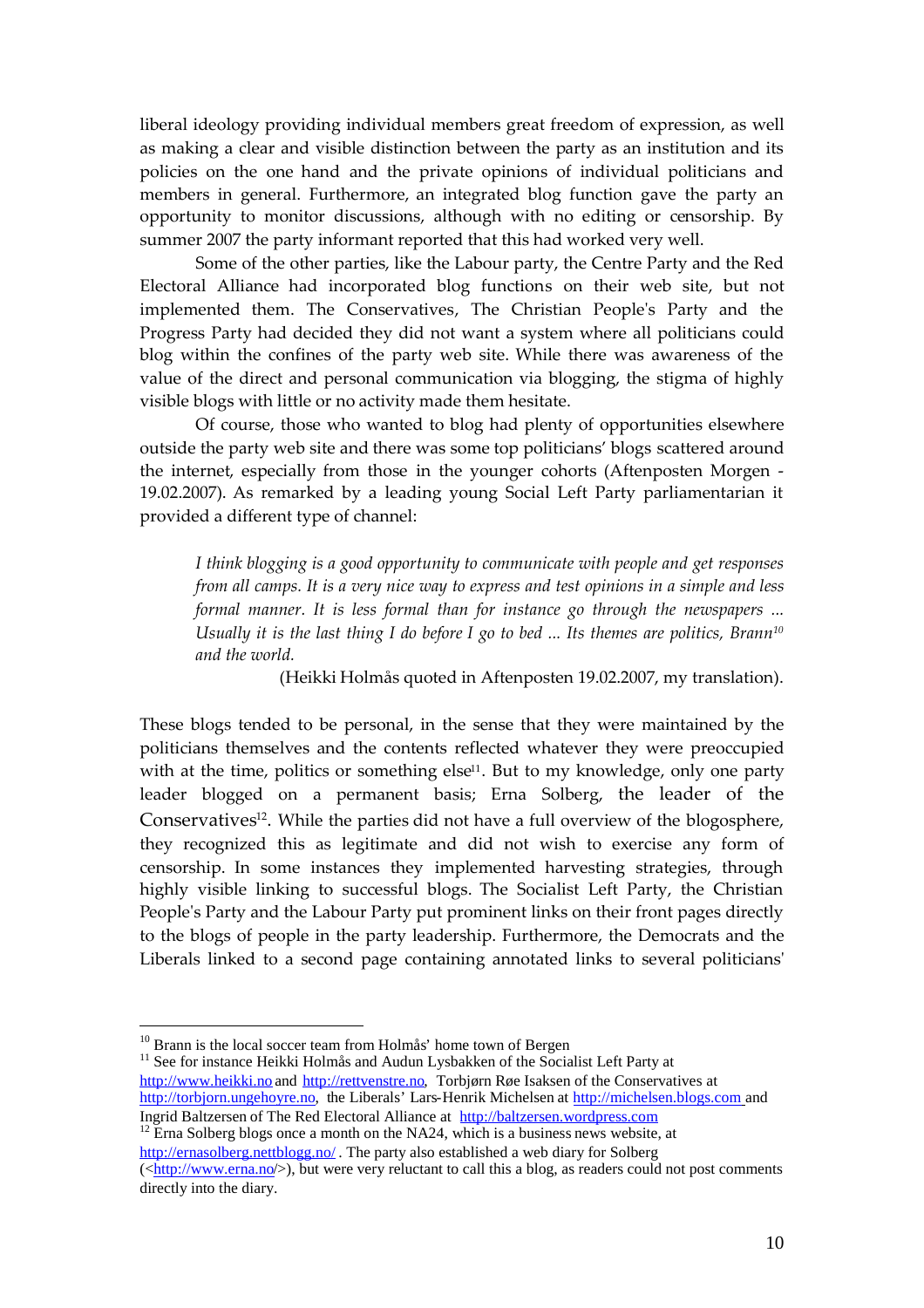blogs. As noted above, the Liberals' blogs were contained within the main web site and offered the most extensive list.

During the election campaign "personal blogs" took on a quasi-institutional and ad-hoc character, as the parties were more or less willingly pushed to take part in temporary blogging foras set up by the media. The most ambitious was a special election blog section in the web edition of the leading newspaper VG, both in the 2005 and 2007 election. The responses of most of the party informants indicate that the parties were highly ambivalent about this. On the one hand, VG offered a blogging platform to all parties, even for local party branches<sup>13</sup>; on the other hand they felt VG's ambitions were unrealistic. But it gave party leaders the opportunity for high-profile and short term or ad-hoc blogging, in the sense that they were not expected to continue after the election. It should be noted that the leaders of the three of the smaller parties in the sample, the Democrats, the Pensioners' Party and the Coast Party, did not have their own blog on VG-blogs<sup>14</sup>.

| <b>PARTY</b>           | <b>POSTINGS</b> | <b>COMMENTS*</b> | <b>RATIO</b> |
|------------------------|-----------------|------------------|--------------|
| Conservatives          | 18              | 121              | 6,7          |
| Progress Party         | 04              | 032              | 8,0          |
| Socialist Left Party   | 24              | 608              | 25,3         |
| Labour Party           | 09              | 171              | 19,0         |
| Liberals               | 19              | 385              | 20,3         |
| Christian People's     | 14              | 281              | 20,1         |
| Party                  |                 |                  |              |
| Centre Party           | 0 <sub>5</sub>  | 10               | 2,0          |
| Red Electoral Alliance | 10              | 191              | 19,1         |
| Average                | 12,9            | 224,9            | 17,5         |

**Table xxx. VG Blog - Campaign Activity 1. August - 10. September 2007. Postings and comments on party leader's blog**

#### **Source:**

VG-Blog at http://www.vg.no/nyheter/innenriks/valg-2007/ Comments on comments are not included

The table reveals that there was no relation between party size and activity in terms of postings or comments VG-Blog. The Socialist Left Party and the Liberals had the highest activity on both accounts, indicating a higher e-readiness in both party and target groups. At the other end, there is remarkably low activity from the Centre Party and the Progress Party.

<sup>&</sup>lt;sup>13</sup> Se the invitation at http://www.vg.no/nyheter/innenriks/valg-2007/artikkel.php?artid=194804

<sup>&</sup>lt;sup>14</sup> The leader of the Coast Party did, however, blog on the local VG-blog for the Oslo Party. This appeared more or less to double as a national page. Some scattered local activity on VG-blog was also found for The Democrats.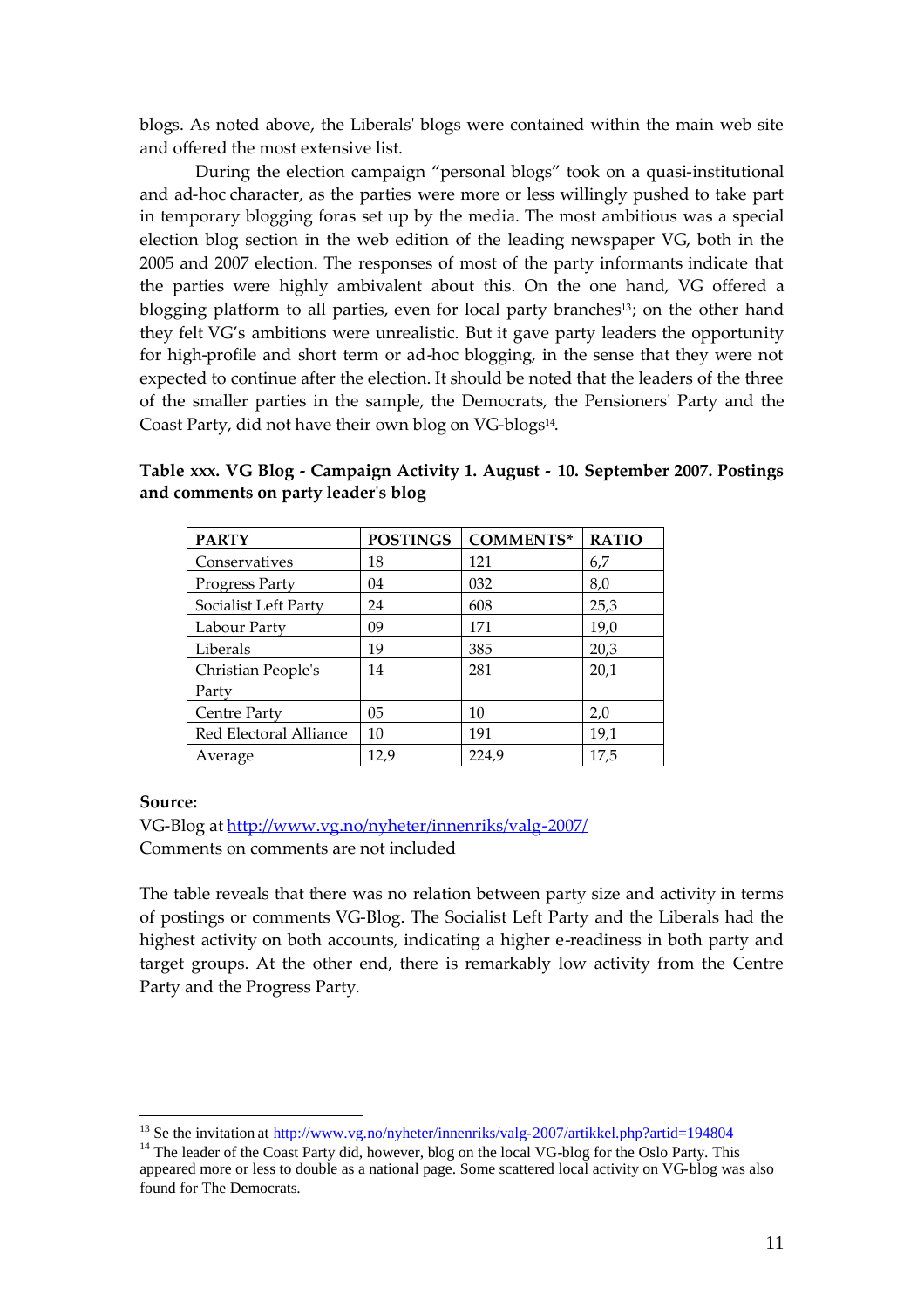### 6.2. Facebook

This subchapter focuses on the particular place Facebook established over a few months in the election year of 200715. The material on Facebook was gathered from May to December 2007 and gives a rough snapshot of the explosive and chaotic development of Norwegian party politics on Facebook in the campaign period.

Founded in February 2004, Facebook has grown to 67 million active users 4 years later (<http://www.facebook.com/press/info.php?statistics>). Since January 2007 it grew with an average of 250 000 new registrations per day, reaching the 20 million mark as recently as April 2007. Its unique popularity in Norway is reflected in the fact that this tiny country with a population of 4.5 million is a global number 8, in terms of active users.

Its unprecedented growth took the Norwegian parties by surprise, and its character as a commercial networking site for individual users gave them a particular challenge16. However, Facebook allowed individuals to set up special pages for particular groups and events, "to support or criticize another individual or entity". Parties could therefore establish themselves as groups on Facebook, and they appeared to be protected by the passage in the user terms stating that "You may not set up a Facebook Page on behalf of another individual or entity unless you are authorized to do so". On the other hand, it is also stated that Facebook do not take any responsibility in this matter.

Another challenge is that Facebook as a platform for political networking may not be as appropriate for the Norwegian political landscape as the American landscape. While use of the Norwegian language in postings etc. is possible and adhered to in most instances, the user interface is American-English, which may be intimidating for some. But perhaps the most visible indicator is found within the options on "political views" in the user profile. The range offered here are classical American ranging from Libertarian to Very Liberal, via Conservative and Moderate. Social democrat, socialist, Marxist anarchist or similar categories which are vital in the European (and Norwegian) political landscape are simply not offered. Furthermore, those belonging to these political views may be put off by the kind of targeted ads that have become more visible. Still, Norwegian users more or less invaded Facebook in early 2007, and the parties soon followed.

During spring and summer 2007 enthusiasts established mostly unofficial groups for their local party, for local candidates, and even for the national party. This led to a jungle of groups, most of them using the party logo and linking to the party, but very few with any indicators whether they were the party's "official group" or not<sup>17</sup>. On the other hand party strategists knew Facebook was important for people

<sup>&</sup>lt;sup>15</sup> At the national level there are several networking sites, most of which are more specialised than Facebook. For instance, Gaysir  $\langle \frac{\text{http://www.gaysir.no/}}{\text{www.gaysir.no/}} \rangle$ , is vital for networking within the gay community. Several activists and party members are established here.

<sup>&</sup>lt;sup>16</sup> It is clearly stated in its terms of use  $\frac{\text{K}}{\text{K}}/(\text{W} \cdot \text{W} \cdot \text{R} \cdot \text{R} \cdot \text{R} \cdot \text{R} \cdot \text{R} \cdot \text{R} \cdot \text{R} \cdot \text{R} \cdot \text{R} \cdot \text{R} \cdot \text{R} \cdot \text{R} \cdot \text{R} \cdot \text{R} \cdot \text{R} \cdot \text{R} \cdot \text{R} \cdot \text{R} \cdot \text{R} \cdot \text{R} \cdot \text{R} \cdot$ cannot "-register for more than one User account, register for a User account on behalf of an individual other than yourself, or register for a User account on behalf of any group or entity;"

<sup>&</sup>lt;sup>17</sup> As two following exchange between three contributors to the Wall of one of the groups imply: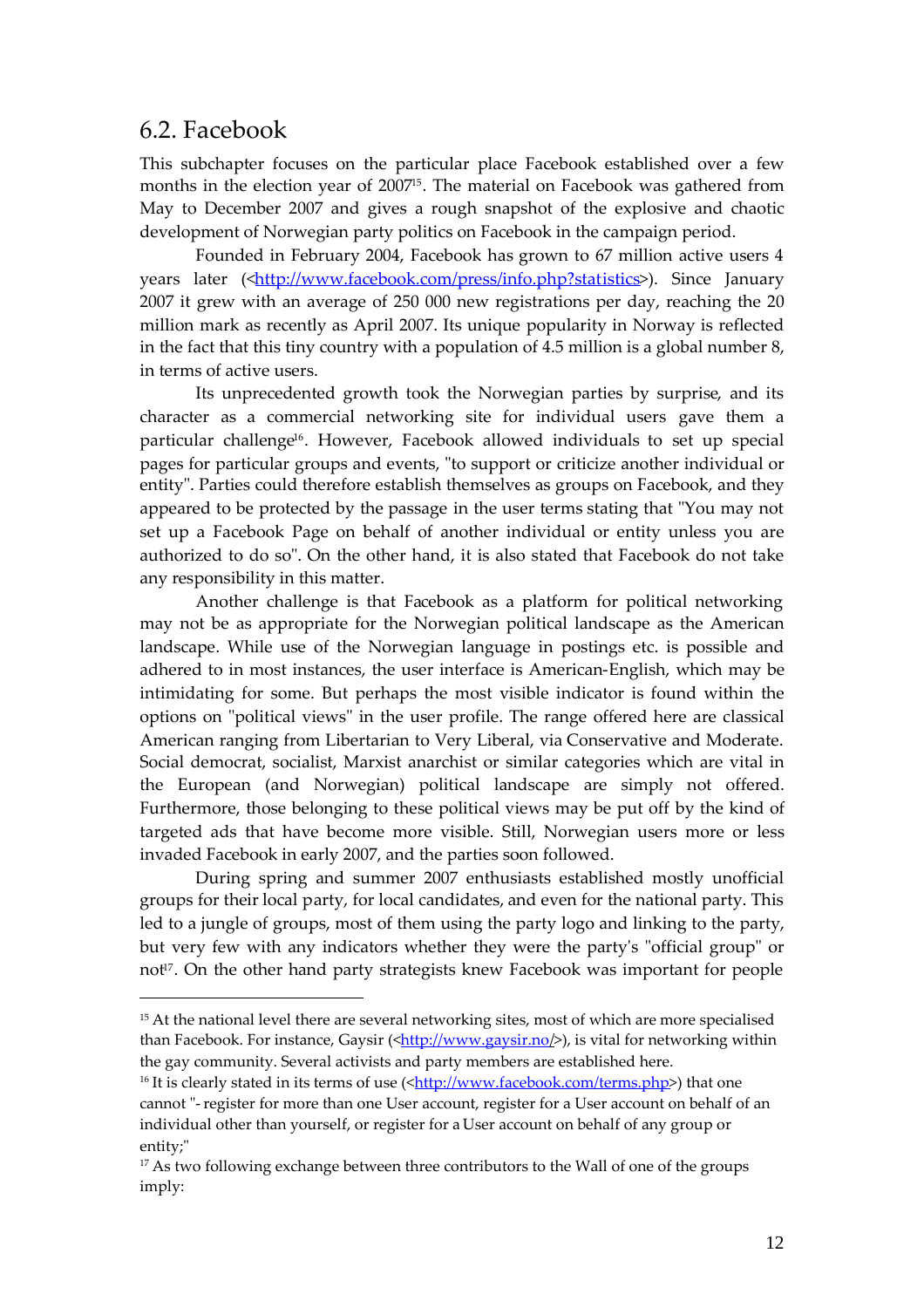belonging to the younger cohorts of voters, as well as -activists. But the efficiency of Facebook regarding political networking they knew little about.

A search on profiles of party leaders (and vice-leaders) on Facebook indicate that top politicians were absent from Facebook<sup>18</sup>. Several groups for the national party organizations were established nonetheless. However, only a few were pure "official groups", indicated by linking from the main party web site. The majority was "semi-official", in the sense that they were established by local officers, candidates or representatives. In addition, there were groups I choose to classify as unofficial, as there were no or weak formal connections to the party. They were simply the largest or only group dedicated to the party in question.

| Party                               | Group ID*  | Established** | <b>Members</b><br>by |
|-------------------------------------|------------|---------------|----------------------|
|                                     |            |               | December 12th        |
| Official groups                     |            |               |                      |
| Conservatives                       | 2431161089 | May 23rd      | 732                  |
| Labour Party<br>$\bullet$           | 2421715973 | June 4th      | 836                  |
| <b>Centre Party</b><br>$\bullet$    | 2256306844 | April 9th     | 324                  |
| Semi-official groups                |            |               |                      |
| Socialist Left Party<br>$\bullet$   | 2339364073 | April 12th    | 453                  |
| Liberals<br>$\bullet$               | 2313487265 | May 10th      | 461                  |
| Christian<br>People's               | 2313178170 | April 25th    | 138                  |
| Party                               |            |               |                      |
| Coast Party<br>$\bullet$            | 2327542198 | May 20th      | 32                   |
| Unofficial groups                   |            |               |                      |
| Progress Party                      | 2258940488 | March 21st    | 2209                 |
| Red Electoral Alliance<br>$\bullet$ | 2271450493 | April 6th     | 532                  |
| Democrats                           | 2413195852 | May 7th       | 50                   |

**Table xx. National party groups established on Facebook 2007**

\* Group ID refers to the unique number at the end of the group's url, preceded by http://www.facebook.com/group.php?gid=

\*\* The date of establishment is not always stated in the group and is estimated from the date of the first posting in the group.

It should be noted that only two groups were established as "official", as the Centre Party group was first semi-official, and then sanctioned through a link on the party web site later. Therefore 8 out of 10 groups "representing" the national party were established from below, with or without the party organization's knowledge or consent.

First contributor: "To everyone as unattentive as myself, who has joined the Facebook-group <party acronym>; this is not serious. Get out (not from this group - but the "fake" one)." Second contributor: "The other <party acronym>-group almost appeared a bit sick..." Third contributor: "I think it's better to talk with people rather than just run. Of course problematic that anyone can establish Facebook-groups and appear to be established by <party acronym>, but they do not seem to have any bad intensions. .."

<sup>18</sup> Only a profile for one of the vice-leaders of Red Electoral Alliance and the leader of the Centre Party was found.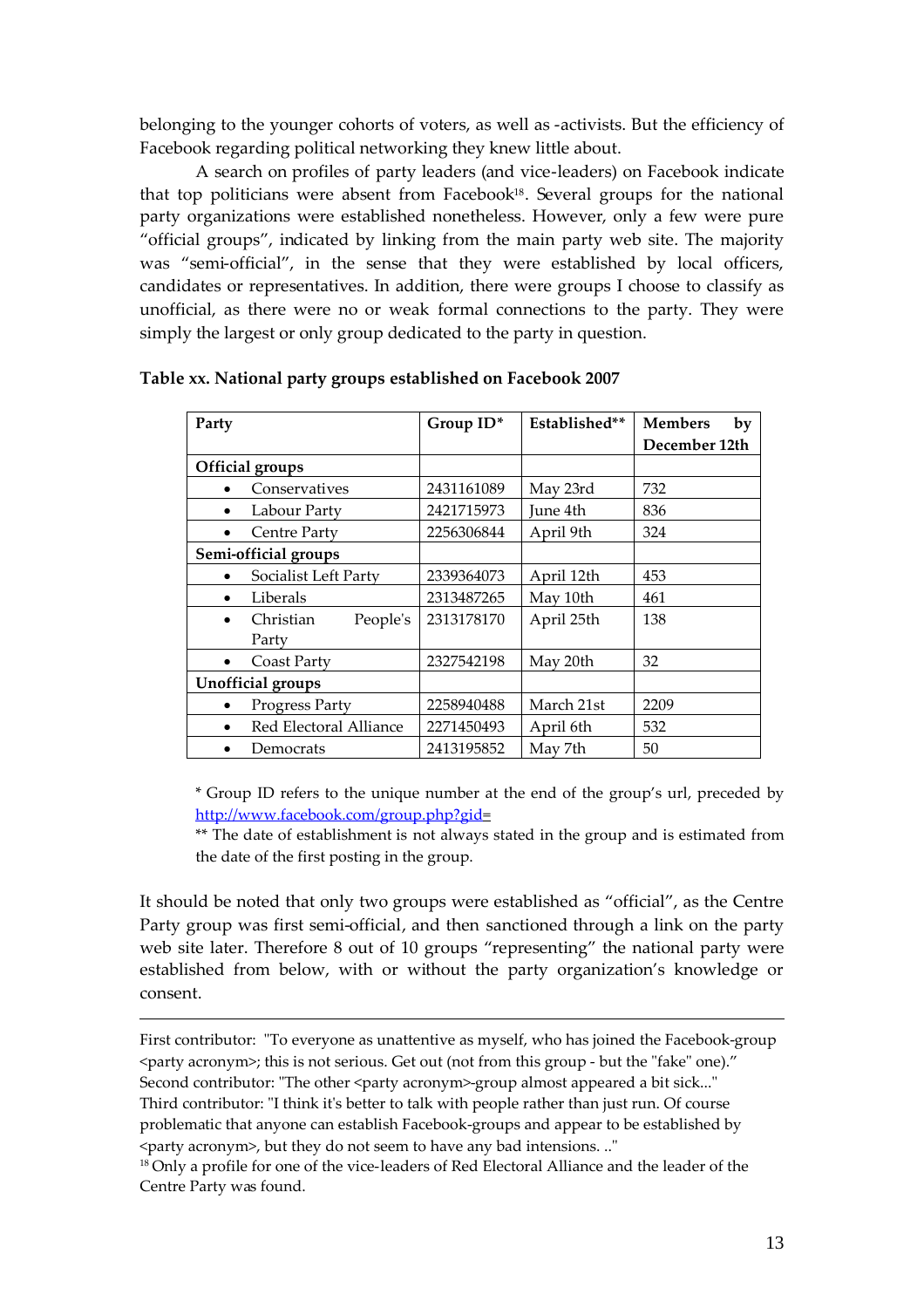The Progress Party group is a case of particular interest, being the by far largest group, but established by persons who could not be identified among local candidates, representatives or party officers presented on the party website. Neither was there any mention of the group on the web site. The founders of two other "unofficial" groups of the Red Electoral Alliance and the Democrats could at least be identified with the party through in their youth organizations. Furthermore, the party informants were aware of these groups and approved of their existence.

In general Facebook was a party political anarchy at the time of the election campaign in 2007, as there were myriads of groups over which the national parties felt they had little oversight or control. Several parties discovered that a person already had established groups using the party name, the party logo etc. and henceforth appeared to an official group, but was not. On the other hand, local and activist initiatives were appreciated, although several of the informants expressed scepticism towards what they felt was Facebook-hype.

As indicated by table xx, all the groups were established in the period late March to early June 2007, leaving just one party - The Pensioners' Party unrepresented at the national level on Facebook. But none of the groups had more than 1000 members, except for the highly unofficial Progress party group. Whether this is a large membership or not is debatable. A group for a local Norwegian soccer team generates for instance a level of activity on Facebook on par with the largest Norwegian party<sup>19</sup>.

### **6.3. YouTube**

YouTube was officially launched in December 2005, and rapidly established itself as "the leader in online video", where individuals easily could watch and share original streaming videos through a Web browser (<http://www.youtube.com/t/fact\_sheet>). Through "the embeddable player", videos posted on YouTube can easily be integrated within another web site, for instance that of a political party. YouTube can therefore be a free and simple way to store and deliver video content. To upload videos and establish a "Channel", a personal user account is necessary, although a public personal profile is not necessary.

The breakthrough of YouTube happened as part of the 2007-election campaign. Although the political parties to some extent regarded this as part of the same "hype" as Facebook, five of the national parties in the sample decided to use the opportunity to established channels on YouTube before the election. The table below gives an overview of these parties:

<sup>&</sup>lt;sup>19</sup> The biggest supporter group on Facebook for the soccer team Brann

<sup>(&</sup>lt;http://www.facebook.com/group.php?gid=2263527402>), who won the Norwegian series last year, had 738 members in the Norway network and 84 wall posts.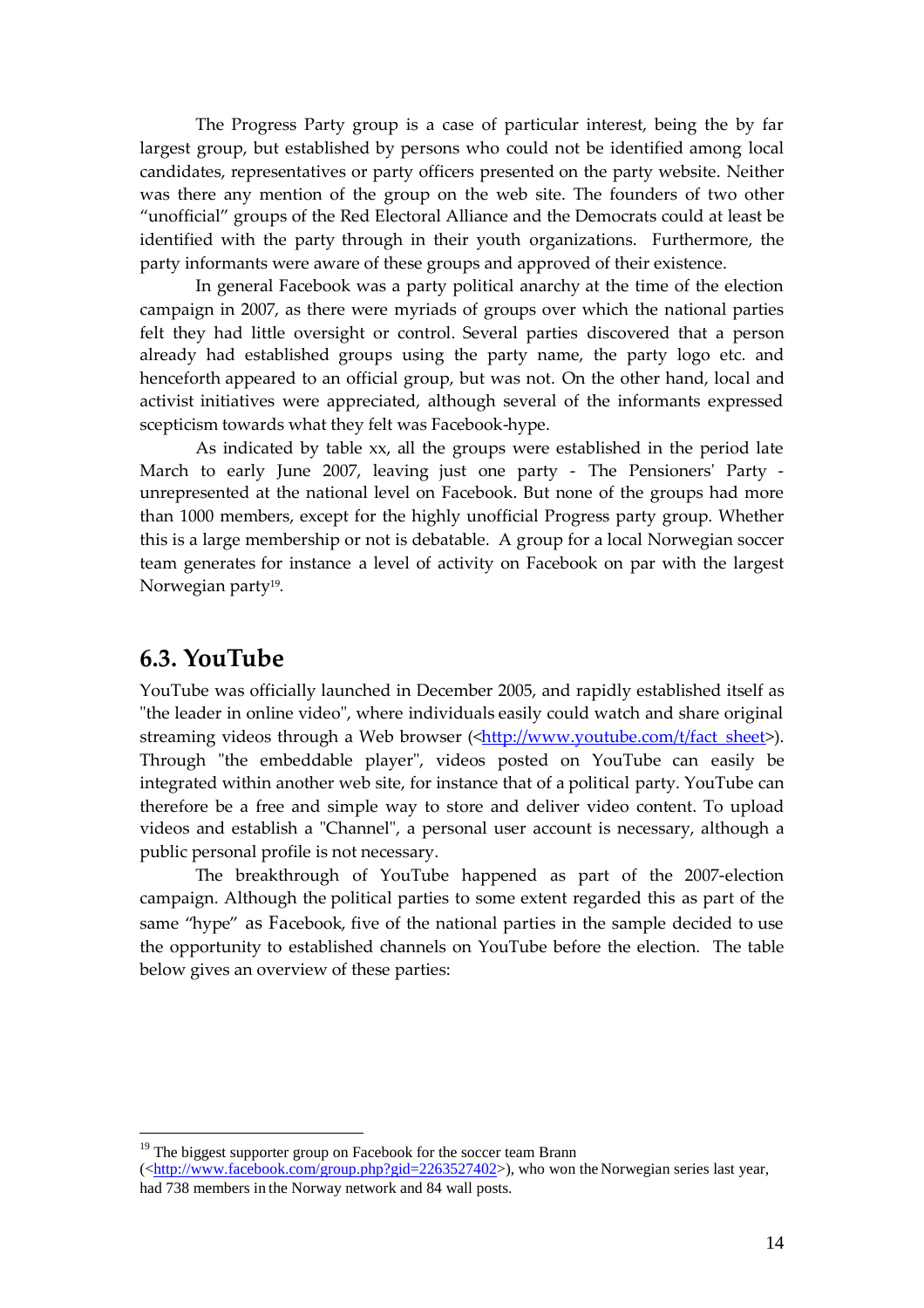| <b>PARTY AND URL</b>                   | <b>JOINED</b> | <b>VIDEOS</b> | <b>VIEWS</b> | SUBS-<br><b>CRIBERS</b> |
|----------------------------------------|---------------|---------------|--------------|-------------------------|
| Conservatives                          | April 26th    | 26            | 286          | 1                       |
| http://www.youtube.com/hovre           |               |               |              |                         |
| Labour Party                           | April 14th    | 110           | 87675        | 17                      |
| http://www.youtube.com/arbeiderpartiet |               |               |              |                         |
| Liberals                               | April 11th    | 114           | 1827         | 17                      |
| http://www.youtube.com/Venstreshoved   |               |               |              |                         |
| org                                    |               |               |              |                         |
| Centre Party                           | April 25th    | 8             | 858          | 3                       |
| http://www.youtube.com/Senterpartiet   |               |               |              |                         |
| Red Electoral Alliance                 | July 9th      | 10            | 838          | 15                      |
| http://www.youtube.com/RAUDTVAL07      |               |               |              |                         |

#### **Table xx. Norwegian national party channels on YouTube in 2007**

#### **Source:**

Party channels on YouTube December 12<sup>th</sup> 2007

In addition to these official national party channels, there were a number of channels established by local parties and local activists. But it all appeared to be less chaotic than what the party organizations experienced on Facebook. The channel of the Oslo party branch of the Socialist left Party, for instance, included videos that were embedded into the national party web site. An unofficial channel was run by a party member of the Red Electoral Alliance (<http://www.youtube.comomicronline>), but was well regarded by the party informant, as it provided a source for videos that could be embedded on the party web site.

The party name appeared to have little protection on YouTube as well, as experienced by the Liberals. When they were to establish their party channel on YouTube, they discovered that the party name was already taken. The Conservatives also stated that one important reason for establishing a channel on YouTube was quite simply to get the name for themselves.

As mentioned, one attractive feature of YouTube is the capability for embedding of videos into other web pages. For the political parties the implication was that a YouTube channel was not a competitor to the party web site. Visitors to the web site could watch the videos without leaving the site, almost seamlessly integrated along with other material.

As the Labour Party, the Conservatives and the Centre Party already had invested in WebTV before the appearance of YouTube, there was certain ambivalence. Especially the Conservatives and the Centre Party downplayed the visibility of YouTube, by not linking to their own channels on YouTube. As shown in the table above, these two parties were also the parties with the lowest activity on YouTube. Hence, previous investments in video technology may actually put investments on YouTube on hold. The strategy of the Progress party not to establish any channel on YouTube at all, and rely completely on their own FrpTV may be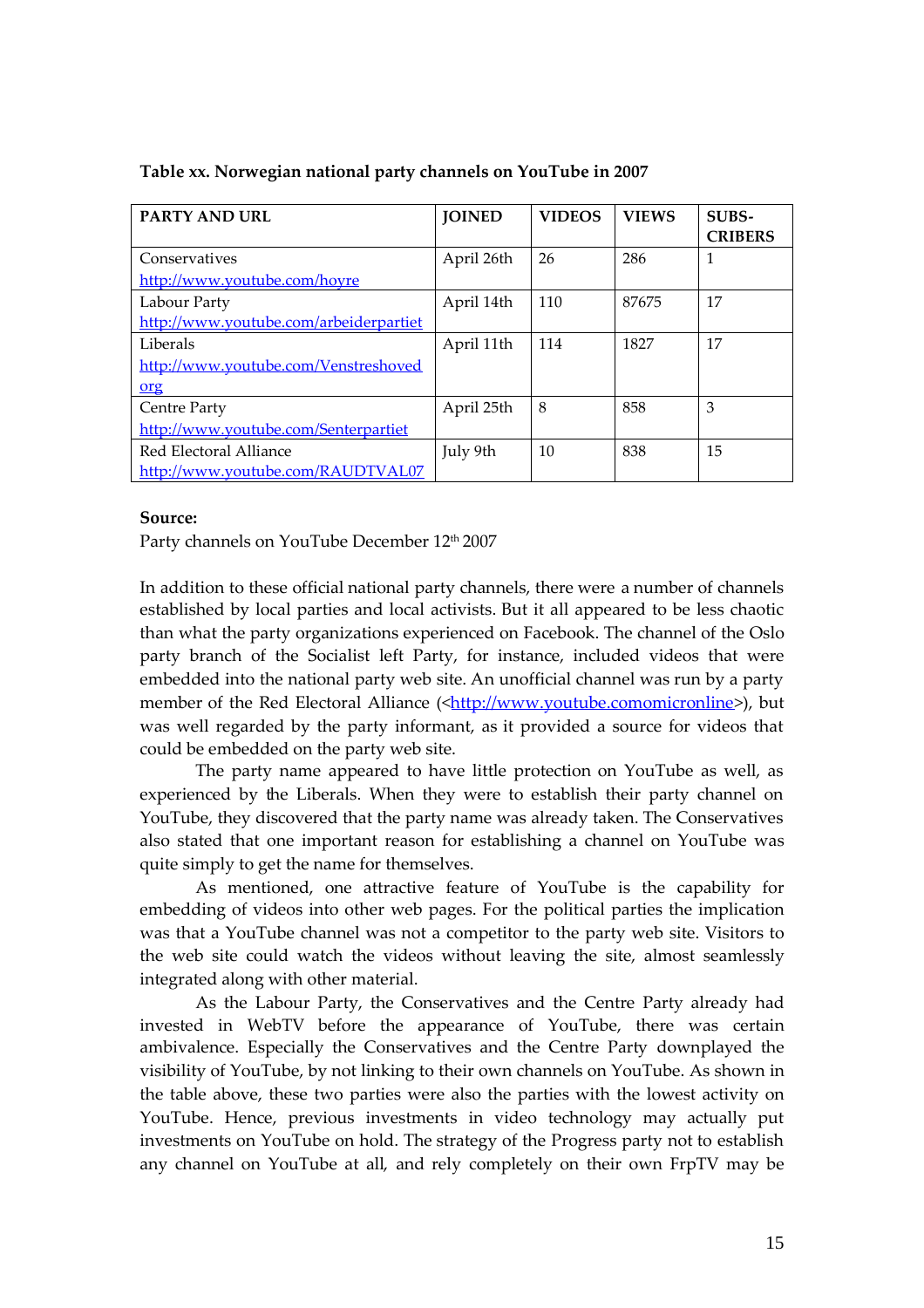regarded along the same lines. YouTube might therefore become more important for parties and party branches with fewer resources, as soon as they get to produce their own videos. But some scepticism was expressed by some of the party informants towards putting up amateurish videos actually might be more harmful than no videos.

## 7. A(very) preliminary discussion

As illustrated by the parties' experiences in establishing themselves on Web 2.0, introduction of new technologies implies a steep, and not necessarily rational, learning curve. The hype cycle hypothesis (Fenn and Linden 2005, Gartner Group 2007) describes the introduction and development of a new ICT in 5 phases $^{20}$ .

- Technology Trigger: The technology becomes available, although still underdeveloped
- Peak of Inflated Expectations: High media visibility ("hype") and the start of investments
- Trough of Disillusionment: A collapse in media attention as the technology fails to deliver according to the hype
- Slope of Enlightenment: Learning to take advantage of and further develop the technology
- The Plateau of Productivity: The technology is "mature"

While the hype cycle is a hypothesis of non-rational behaviour in the first phases, gradually giving way to rationality in later phases, the concepts of "institutionalised standards" and "isomorphism" imply a different approach (DiMaggio and Powell 1983, Røvik 1998). They refer to the tendency for certain organisational solutions to be established as "best practice" within a field, leading to organisational homogeneity or convergence over time. The advent of the technologies baptized as "Web 2.0" got a lot of attention in the media from 2004 onwards – and the parties clearly were unsure how to implement and take advantage of these technologies. Both concepts may provide partial answers, as far as parties felt pushed into using the new technologies because of the media hype and as far as they apparently did much the same on Web 2.0.

But parties also embody variations in norms and values, established routines and relations, which may make them more or less resistant to any change or reform. As Panebianco (1988) has reminded us of, most parties are institutionalised actors, acting in the shadow of their traditions and history, values and coalitions of divergent interests. Still, one should be careful not to simply assume that the Web 2.0 is a revolutionary devices breaking down "old" institutions. The effect may be differences in the form of implementation of Web 2.0 technology.

Compared to other established democracies, it is remarkable how most of the major Norwegian parties have stuck with the "mass party" model identified by

 $20$  This may well be applicable to political parties on the web, although never applied by the Gartner Group themselves, to this author's knowledge.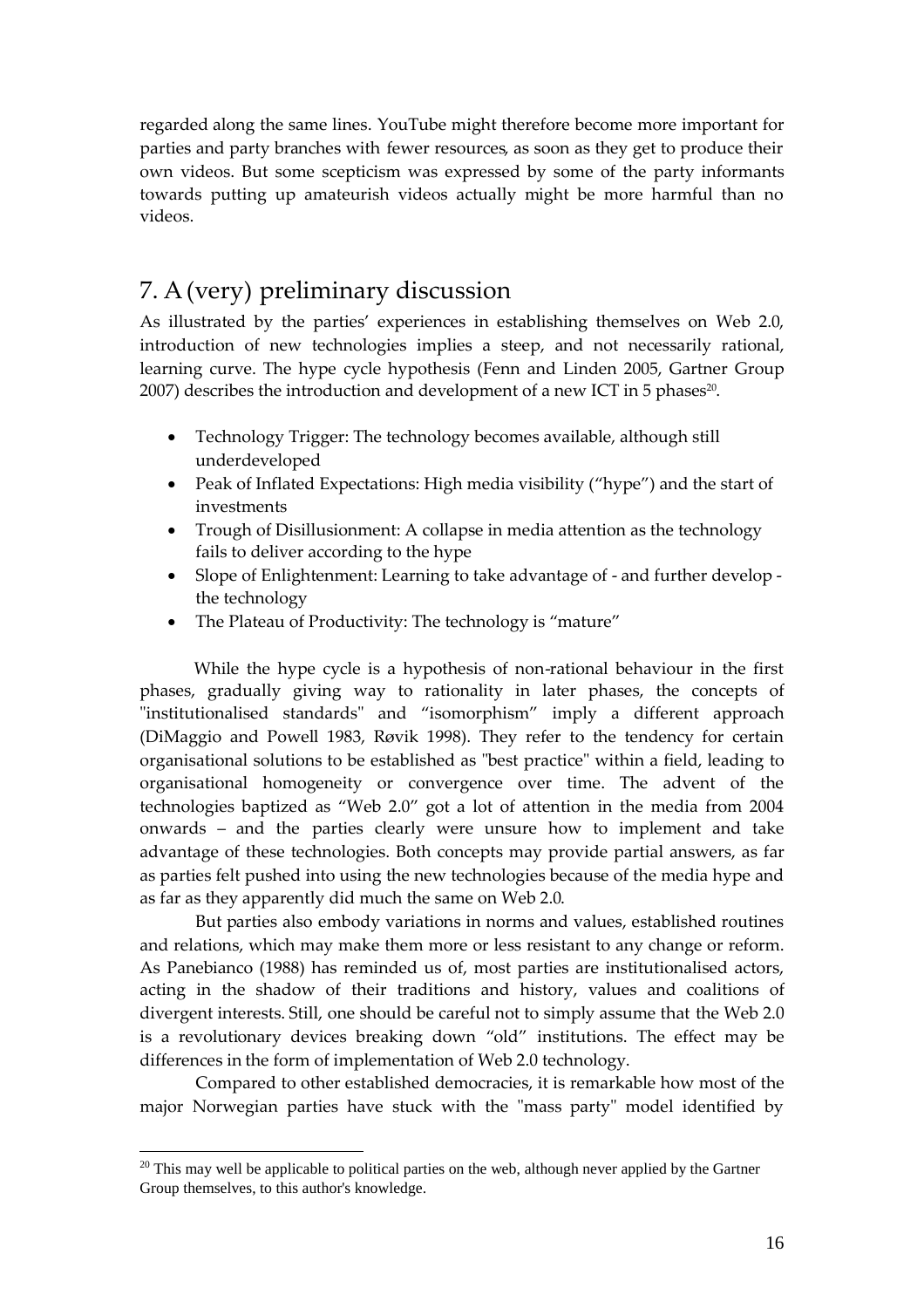Maurice Duverger (1954, Heidar and Saglie (2003b). Norwegian parties stand out as stronger membership organizations than those in most other countries (Mair and van Biezen 2001: 9, 12). Among the larger parties, Socialist Left Party and the Progress Party appear to be the major deviations from the mass party model, belonging to "New Left" and "New Right". Institutionalised parties similar to Duverger's "mass party"-model (1954) could be expected to reproduce themselves on Web 2.0 as "cyber mass parties", rather than deinstitutionalised "cyber parties", along the Margetts (2001/2006) model. How well this actually works within the context of a technology that is based on individual initiative and horizontal networking is an empirical question.

Parties of other "types" than the "mass party" may have a better fit to the technology model of Web 2.0. The "new politics"-parties on the left and right can be expected to have the best fit with the Web 2.0-model. One primary reason is that these parties mostly are "new" as organizations. A relatively short history in itself implies a lower degree of institutionalization, as well as the implication that these parties were formed within a different socio-political context than "mass parties". Furthermore, these parties tend towards stronger emphasis of individualism. According to Kitschelt (1990), participation as a value in itself is vital for a leftlibertarian party type, emphasising internal democracy and participation, but much looser and less closed off than the mass party.

The new right parties are a disparate and changing entity. Ignazi (1996) observes that the parties on the right did not exhibit anything similar to the new left, rather what he called a "caesaristic profile", referring to the charismatic entrepreneurs and "owners" of these parties. What they have in common is less weight upon party apparatus, members or social classes and more upon communicating with citizens/voters in general. As such, new right parties therefore may be more comfortable with the unilaterality of what is now associated with Web 1.0 rather than Web 2.0.

The internet has also been regarded as providing opportunities to increase visibility and mobilize citizens/voters for parties representing new or marginal groups or values (Norris 2003:43). Katz and Mair (1995) claimed to observe a tendency towards increasing cartelisation of the party system in some West European countries, Norway included. The established parties controlled and shared public privileges which are essential for open party competition, such as financial support and access to the mass media. Competition from new or small parties outside such a cartel was therefore effectively kept to a minimum. So the question is whether Web 2.0-technologies may provide smaller and newer parties with the means to become more visible

The data indicate that to explain the "volume of the activity" on Web 2.0, party resources appear to be decisive, either in terms of party organization resources or the resources of a large pool of activists and sympathizers. If neither is present there is little activity. To explain the "form of activity", the institutional factor – or party type – appears to be important. "Mass parties" tend to go for an institutional approach, while left-libertarian parties are more inclined to leave the initiative to individual members and sympathizers. Broadly speaking, this would result in three different types of approaches.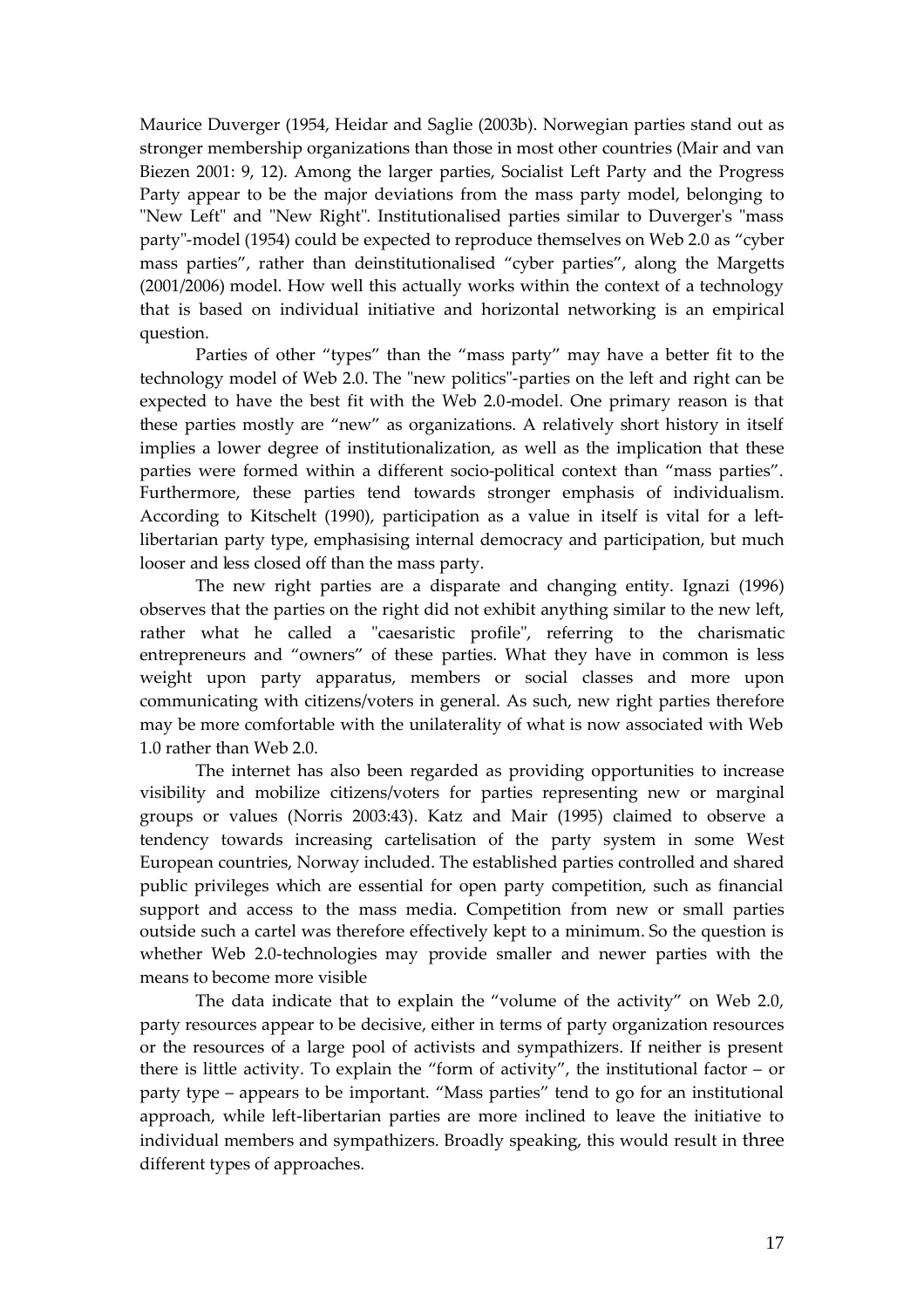- 1. The institutional approach
- 2. The individual activist approach
- 3. Passive approach

The institutionalist approach is where the party as an organization establishes itself officially on Web 2.0, allocating the necessary resources. While the second category refers to parties where the initiative is left to activists, with or without the party organization's knowledge or consent. A passive approach occurs where there is little or no activity, from both party organization and activists/sympathizers. In this category we would expect to find parties with little resources.

The best case for the institutionalist approach is the Labour party. In a remarkable leap during a few months in the spring of 2007, the party became the only party that had an official national presence on the most popular sites of Web 2.0. Visitors to the official party web site during the 2007 campaign were directed to Facebook, Flickr, You Tube and VG-Blog, through clearly visible graphic links on the front page. Furthermore, it was the only national party on the most popular site for photos Flickr (<http://www.flickr.com/photos/8767358@N08/>).

In a famous passage the Labour party was characterised as "the eagle among Norwegian parties" (Seip 196x:..). This referred to the internal coherence and strength of the organization, its strong position among wage earners and its will and ability to hold government power. As such it was the mass party per excellence. The party has maintained much of its strength, and has the resources and internal coherence to face and embrace new communication opportunities like no other parties. It has also been remarkably open to use these opportunities. According to the party informant, some individuals in the party leadership had taken a great interest in the new forms of web 2.0.

While not as pure a case as the Labour Party, the Liberal party can also be classified in the institutionalist category. But there was one significant difference. While Labour did not pay much attention to "official" blogging outside VG-Blog, the Liberals pioneered the incorporation of blogging technology inside the confines of the party web site itself, as early as 2005. Unlike Labour the Liberals had an ideological dilemma attached to their approach, given their high ideological profile of individualism and local autonomy. So while the party showed an institutional approach there was considerable individual activism on Web 2.0, with or without the party's official approval and knowledge. This is not surprising, as the party frequently has been classified along the Socialist Left Party as a representative of new politics values of participative democracy. The individualist activist approach seemed to sit well with The Socialist Left Party. While they appreciated Web 2.0 as opening up for new ways of communication, the party relied on "harvesting", through linking to a selection of individual blogs, local branches initiating Facebook groups and embedding of YouTube-videos made by local party branches. However, the level of activity is a bit too low to fully support the left-libertarian activist approach.

Furthermore, the behaviour of the Conservative party seems to escape escapes any simple explanation. The Conservatives have taken pride in being at the technological forefront, as an institution. But the party appeared to be sceptical to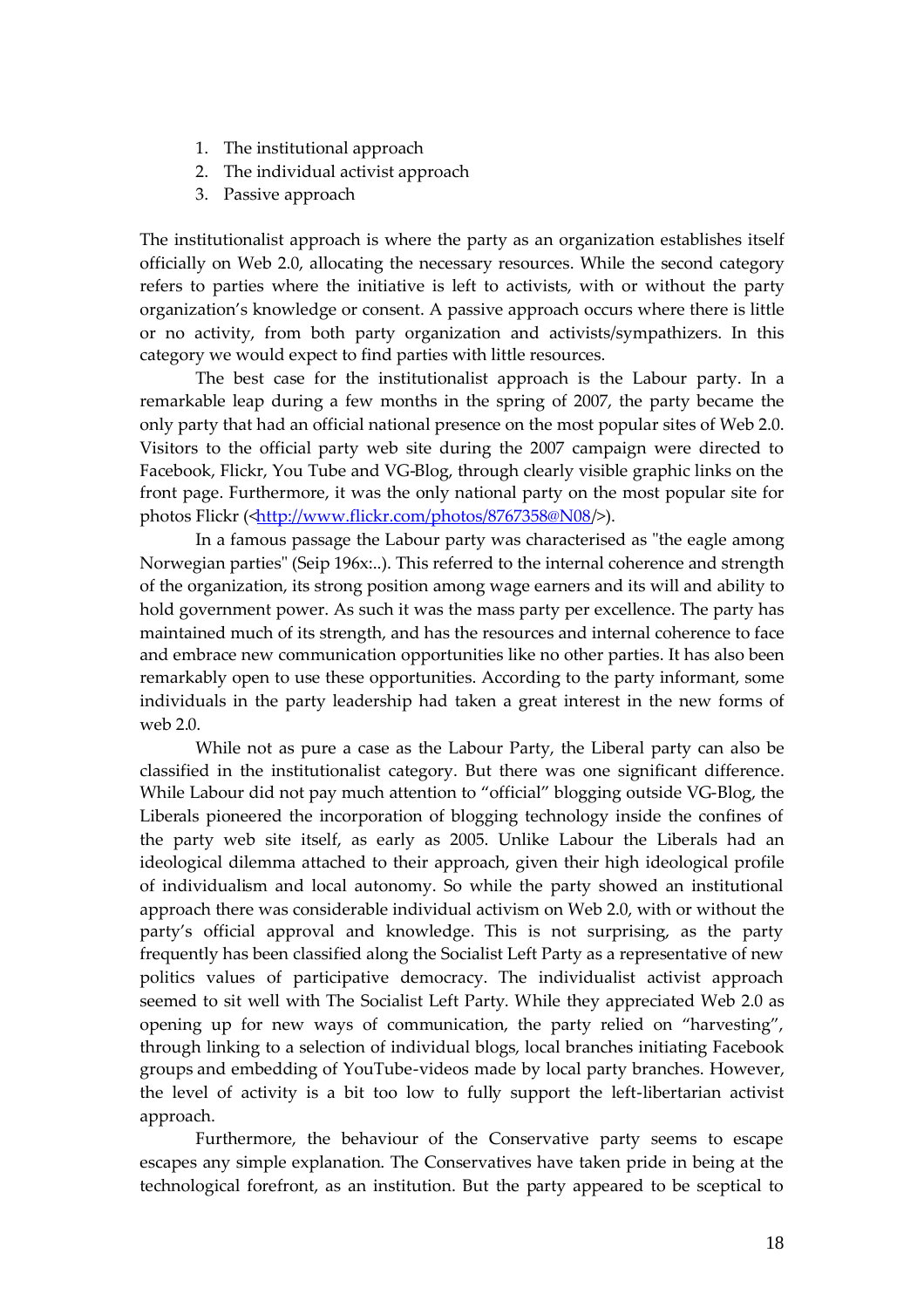enter Web 2.0, as ambitions were focused on having a professional party website delivering relevant information on the party. Although Web 2.0 was partly regarded as hype, another reason was that the party did not want to interfere in political activity here. Given the multitude of channels that opened for political discussions the party did not see the necessity to establish foras on its own. Furthermore, the party informant felt that if the party established its own foras top-down users would shy away. Networking is an individual and voluntary grassroots activity, unfit for an institutional top-down approach. In this sense, there were clear ideological differences between Labour and the Conservatives. The party regarded individual and local activity as very positive, but did not want to interfere as an organization. Our study also shows considerable individual activism on Web 2.0.

The Progress Party was the only parliamentary party that had no official pages on Web 2.0 at all21, but otherwise resembled the Conservatives in approach. For the party as an organization, the web was primarily regarded as a platform for marketing and distributing information. This might indicate a distinct right-wing pattern, where the party organizations shy away from Web 2.0 technologies, as these technologies are based on individuality and horizontal networking, and the party organization is focused on professional marketing of the party.

As for the other parties resources appeared to be the main barrier, even for the Centre Party and the Christian People's Party. These parties, and of course the small parties outside parliament even more, felt that they had to focus on Web 1.0 (i.e. the party web site) in a situation with scarce resources. But almost all of the smaller parties had managed some local or unofficial presence established by activists and sympathisers. The Red Electoral Alliance had the highest activity, as could be expected from being the largest and most established of the small parties, as well as from its leftist activist ideology. The one exception with no recorded activity at all was the Pensioners' party, whose target groups also belonged to the most disconnected age groups. At the moment, it appears that Web 2.0 do not have any pluralising effect on party visibility, networking and activism demands resources in the form of a number of activists. Maintaining web sites on Web 1.0 may be a less demanding task.

The question whether Web 2.0 did enhance participatory democracy by lowering the threshold for involvement of party grassroots and -sympathisers during the 2007 campaign cannot be given any final answer here. But as the party organization, at least temporarily, lost some control to local and individual intiatives it might appear so, although the number of people involved might be too small to call it a catalyst of digital participatory democracy.

<sup>&</sup>lt;sup>21</sup> Although they represent an interesting deviant case, as their youth organisation apparently was the only party political organizations established on MySpace (<http://www.myspace.com/fremskrittspartietsungdom>).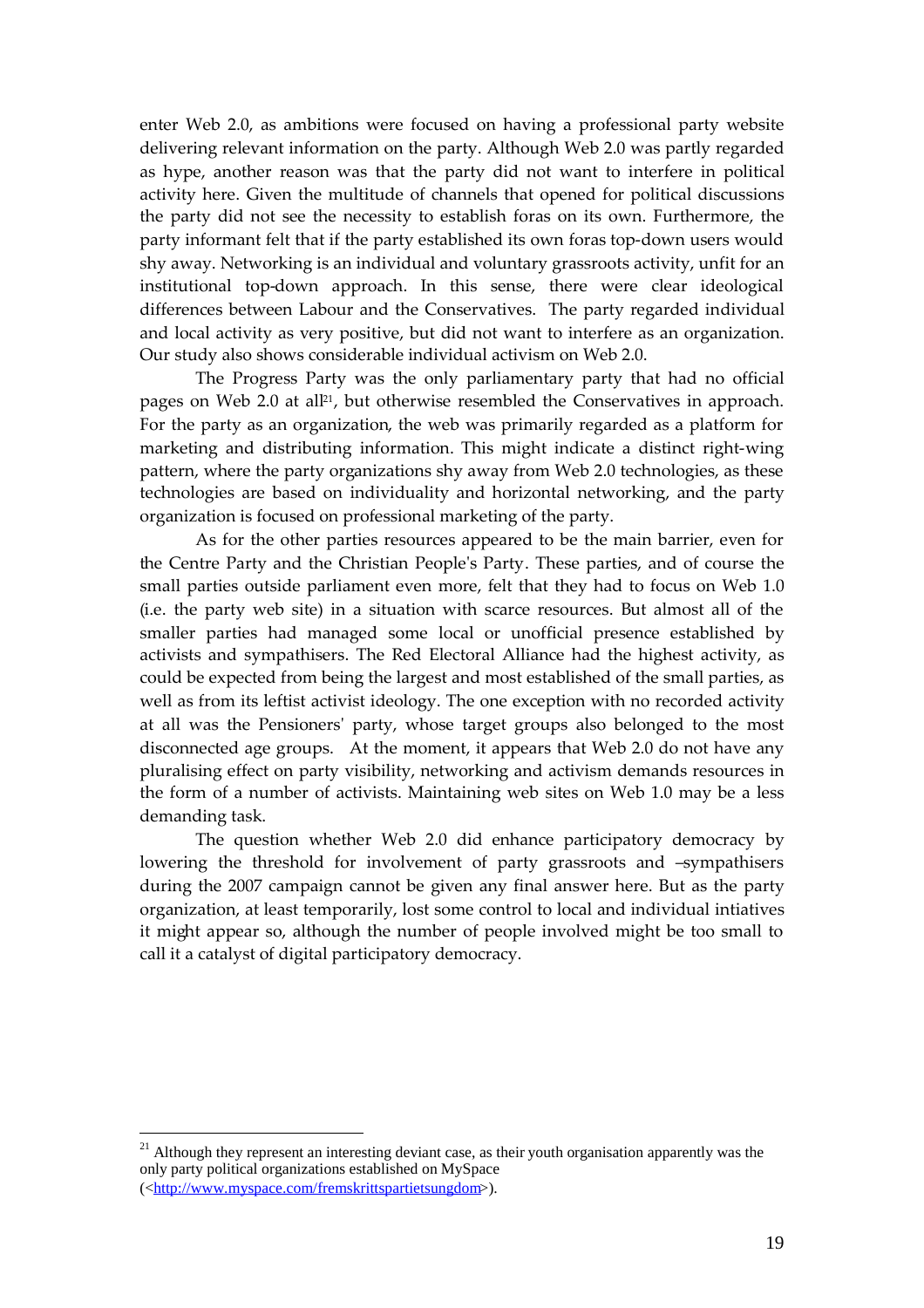### References

Allern, Sigurd (2001), *Flokkdyr på Løvebakken : søkelys på Stortingets presselosje og politikkens medierammer*, Oslo: Pax

Anderson, Nate (2006), Tim Berners-Lee on Web 2.0: "nobody even knows what it means", Ars Technica, Published: September 01, 2006,

http://arstechnica.com/news.ars/post/20060901-7650.html. Accessed February 25. 2008.

Aardal, Bernt et al.(2003), *Valgundersøkelsen 2001. Dokumentasjons- og tabellrappor*t, 2003/14 Rapporter, Statistics Norway, Oslo-Kongsvinger

Aardal, Bernt; Anne Krogstad, Hanne Marthe Narud and Ragnar Waldahl (2004), "Strategisk kommunikasjon og politisk usikkerhet", in Bernt Aardal, Anne Krogstad og Hanne Marthe Narud (red*.) I valgkampens hete. Strategisk kommunikasjon og politisk usikkerhet*, Oslo: Universitetsforlaget pp. 13-32.

Aardal, Bernt (2003a), "Det første valg i et nytt årtusen", in Aardal, Bernt Olav (ed.), *Velgere i villrede...En analyse av stortingsvalget 2001*, Oslo: Damm, chap. 1.

Aardal, Bernt (2003b), "Velgere i bevegelse", in Aardal, Bernt Olav (ed.), *Velgere i villrede...En analyse av stortingsvalget 2001*, Oslo: Damm, chap. 2.

Aardal, Bernt (2006), How to lose a walk-over election? A Preliminary Analysis of the 2005 Parliamentary Election in Norway, *ISF-Report* 2006:6, Oslo: Institute for Social Research

Aardal, Bernt og Hanne Marthe Narud (2003), "Er lederen viktigere enn partiet og politikken?", in Aardal, Bernt Olav (ed.), *Velgere i villrede...En analyse av stortingsvalget 2001*, Oslo: Damm, chap. 10.

Barnes, Sarah et al. (2006), *World Information Access Report for 2006*, World Information Access Project at the University of Washington,

http://www.wiareport.org, accessed June 14 2006.

Bjørklund, Tor (1991), "Election Campaigns in Post-War Norway (1945-1989): From Party-Controlled to Media-Driven Campaigns", Scandinavian Political Studies, 14: 279-302.

Bjørklund, Tor (2005), "Stortingsvalget 2005: Velgere som velferdsklienter", *Nytt Norsk Tidsskrift* 2005:4, pp. 444-454.

boyd, danah m. and Nicole B. Ellison (2007), Social Network Sites: Definition, History, and Scholarship, Journal of Computer-Mediated Communication 13 (1) , 210-230

Castells, Manuel (2004), "Informationalism, Networks, and the Network Society: A Theoretical Blueprint", Manuel Castells (ed.) (2004), *The Network Society. A Cross-*

*Cultural Perspective*, London: Edward Elgar Publishing, chap. 1, pp. 3-43

Dalton, Russell (1988), *Citizen Politics in Western Democracies*, Chatham, NJ: Chatham House Publishers.

DiMaggio, P.J. & Powell, W.W. (1983). The Iron Cage Revisited: Institutional Isomorphism and Collective Rationality in Organizational Fields, *American Sociological Review,* 48, 47-160*.*

Duverger, Maurice (1954), *Political Parties: Their Organization and Activity in the Modern State*, London: Methuen, 1954.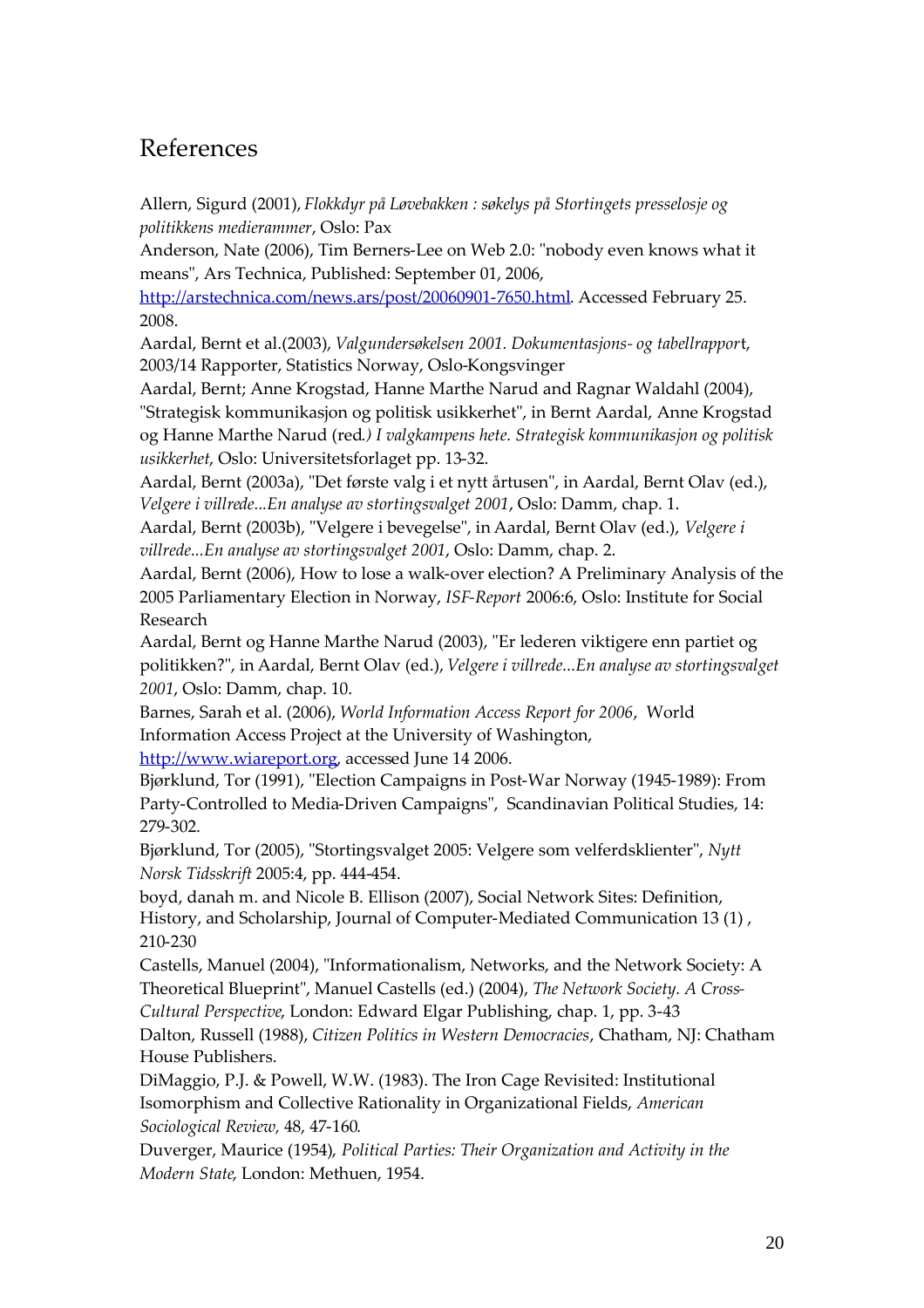Fenn, Jackie and Linden, Alexander (2005), *Gartner's Hype Cycle Special Report for 2005*,

<http://www.gartner.com/resources/130100/130115/gartners\_hype\_c.pdf>

Freedom House (2006), Freedom in the World 2006.

Gartner Group (2007), *Understanding Hype Cycles*,

<http://www.gartner.com/pages/story.php.id.8795.s.8.jsp>, accessed April 20, 2007 Gibson, Rachel K. & Römmele, Andrea (2005), "Truth and consequence in web campaigning: is there an academic digital divide*?", European Political Science* 4:273 - 287.

Gunther, Richard and Diamond, Larry (2005), "Species of Political Parties: A New Typology", *Party Politics*, Vol. 5. No.2 pp. 167-199

Heidar, Knut & Saglie, Jo (2003a), "A decline of linkage? Intra-party participation in Norway, 1991-2000", *European Journal of Political Research* 42: 761-786.

Heidar, Knut & Saglie, Jo (2003b), "Predestined parties? Organizational Change in Norwegian Parties", *Party Politics,* vol 9:2, pp. 219-239.

Hestvik, Hanne (2004), "«valgkamp2001.no» Partier, velgere og nye medier. Ny kommunikasjon?", i Bernt Aardal, Anne Krogstad og Hanne Marthe Narud (red*.) I valgkampens hete. Strategisk kommunikasjon og politisk usikkerhet*, Oslo: Universitetsforlaget.

Ignazi, Piero (1996), "The Crises of Parties and the Rise of New Political Parties", *Party Politics*, Vol. 2, No. 2, 1996, pp. 549-566.

Internet World Stats (2006), *Usage and Population Statistics*,

http://www.internetworldstats.com, accessed June 14 2006

Katz, Richard S. and Mair, Peter (1995), "Changing Models of Party Organization and Party Democracy. The Emergence of the Cartel Party", *Party Politics*, Vol. 1, No. 1, 1995, pp. 5-28

Kirchheimer, Otto (1966), "The Transformation of West European Party Systems", in Joseph LaPalombara and Myron Weiner (eds.), *Political Parties and Political Development*, Princeton, N.J.: Princeton University Press, 1966.

Kitschelt, Herbert (1990), "New Social Movements and the Decline of Party Organizations", in Russell Dalton and Manfred Kuechler (eds.), *Challenging the Political Order*, Cambridge: Polity Press, 1990.

Lovdata 2005, *Lov om visse forhold vedrørende de politiske partiene (partiloven)*. Kapittel 3. Finansiering av politiske partiers organisasjoner og folkevalgte grupper.

<http://www.lovdata.no/all/tl-20050617-102-003.html>, accessed May 25. 2006. Margetts, Helen (2001), *The Cyber Party*, Paper for the ECPR Joint Sessions, Grenoble, 6.-11. april 2001.

Margetts, Helen (2006), Cyberparties, Katz, Richard S. & Crotty, William (eds.), *Handbook of Party Politics*, London: Sage, chap. 45.

Meyer, J.W. og Rowan, B. (1977). Institutionalized organizations. Formal structure as Myth and Ceremony, *American Journal of Sociology*, 83, September, 340-363

Michels, Robert (1968), *Political Parties,* New York: Free Press,

Nielsen, Jakob (2007), Web 2.0 Can Be Dangerous...'s, Alertbox, December 17, 2007, http://www.useit.com/alertbox/web-2.html, accessed February 25. 2008.

Norsk Samfunnsbarometer, *Politikk*,

http://www.samfunnsbarometer.no/index/politikk/, accessed May 29, 2006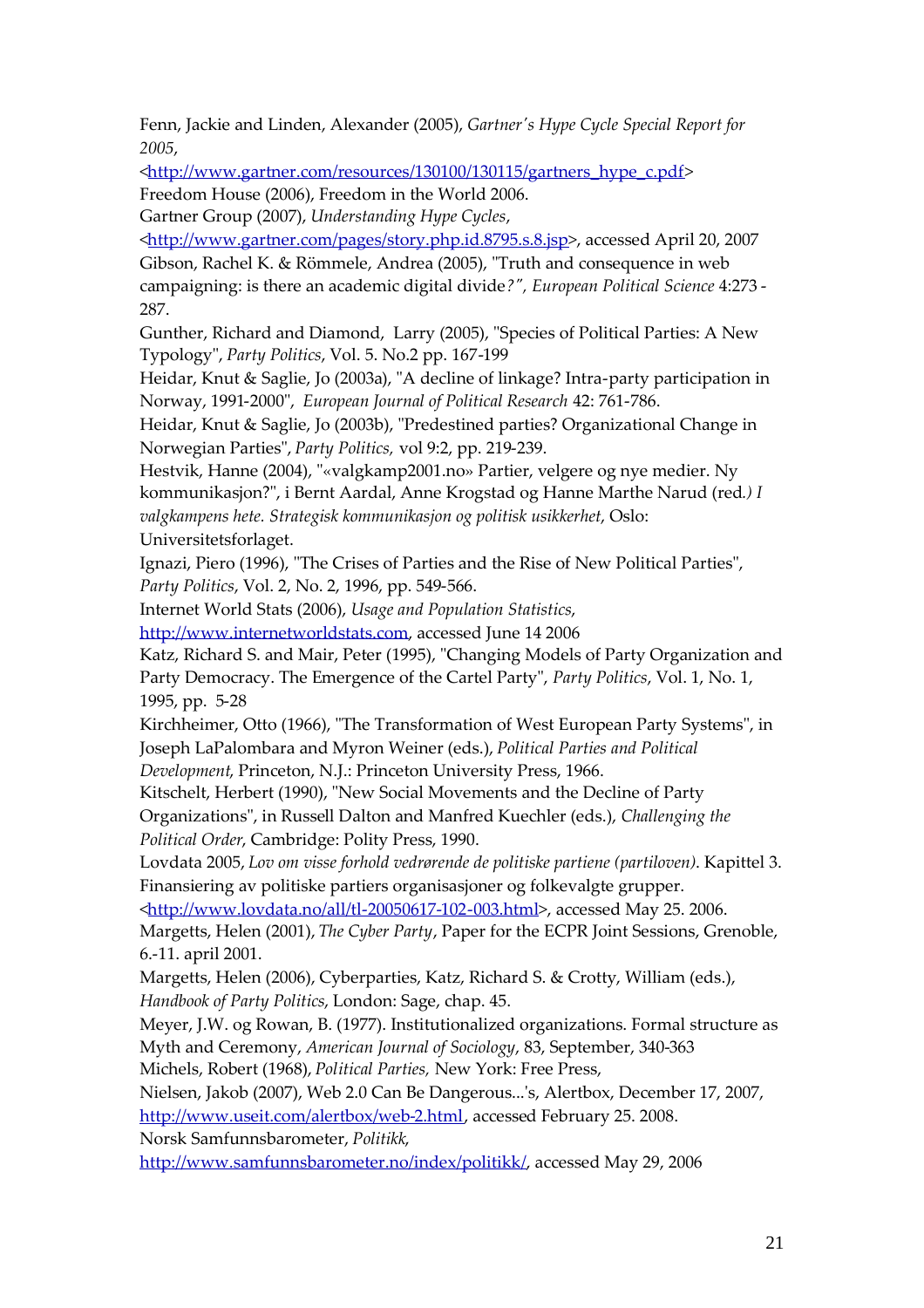NOU 2004: 25, *Penger teller, men stemmer avgjør. Om partifinansiering, åpenhet og partipolitisk fjernsynsreklame*.

Norris, Pippa (2000), *A virtuous circle: political communications in postindustrial societies*, Cambridge: Cambridge University Press.

Norris, Pippa (2003), Preaching to the Converted? Pluralism, Participation and Party Websites, *Party Politics*, Vol. 9, No. 1, pp. 21-45.

Odin (2005), *Stortingsvalget. Landsoversikt,*

http://odin.dep.no/krd/html/valgresultat2005/bs5.html

OECD, *Key ICT indicators*,

<http://www.oecd.org/document/23/0,2340,en\_2649\_37441\_33987543\_1\_1\_1\_37441,00 .html>, accessed April 18 2005

O'Reilly, Tim (1999), Hardware, Software, and Infoware, in Chris DiBona, Sam Ockman, Mark Stone (eds.), *Open Sources: Voices from the Open Source Revolution*, Sebastopol, CA: O'Reilly Media

O'Reilly, Tim (2005), What Is Web 2.0. Design Patterns and Business Models for the Next Generation of Software, 09/30/2005,

http://www.oreilly.com/pub/a/oreilly/tim/news/2005/09/30/what-is-web-20.html, accessed February 27 2008.

Panebianco, Angelo (1988), *Political parties: organization and power*, Cambridge: Cambridge University Press.

Pateman, Carol (1970), *Participation and Democratic Theory*, Cambridg: Cambridge University Press.

Pedersen, Karina & Saglie, Jo (2005), "New Technology in Ageing Parties. Internet Use in Danish and Norwegian Parties*", Party Politics*, Vol 11. No.3 pp. 359-377 Propaganda (2005a), *Valgkampen kjempes på nettet*, <http://www.propagandaas.no/php/art.php?id=116753>, accessed April 20, 2005

Propaganda (2005b), *Millioner til valgkampen*, <http://www.propagandaas.no/php/art.php?id=212350>, accessed April 18 2005

Røvik, K. A. (1992), "Institusjonaliserte standarder og multistandardorganisasjoner", *Norsk Statsvitenskapelig Tidsskrift,* 8 (4), pp. 261-280

Saglie, Jo (2006), *Massepartier i cyberspace? Om bruk av IKT i norske partier*, paper for National Conference in Political Science, Bergen, January 4.-6. 2006.

Saglie, Jo & Signy I. Vabo (2005), "Elektronisk politisk deltakelse - en aktivitet for de få?", i Jo Saglie & Tor Bjørklund, *Lokalvalg og lokalt folkestyre,* Oslo: Gyldendal Akademisk

Sartori, Giovanni (1990), "A Typology of Party Systems", in Peter Mair (ed.), *The West European Party System*, Oxford: Oxford University Press, pp. 316-350.

Schumpeter, Joseph (1950), Capitalism, Socialism and Democracy, 3. ed.; New York: Harper & Row.

Statistics Norway, *IKT i husholdningene*, <http://www.ssb.no/emner/10/03/ikthus>, accessed April 18 2005

Statistics Norway (2005), Stortingsvalet, 2005,

http://www.ssb.no/emner/00/01/10/stortingsvalg/